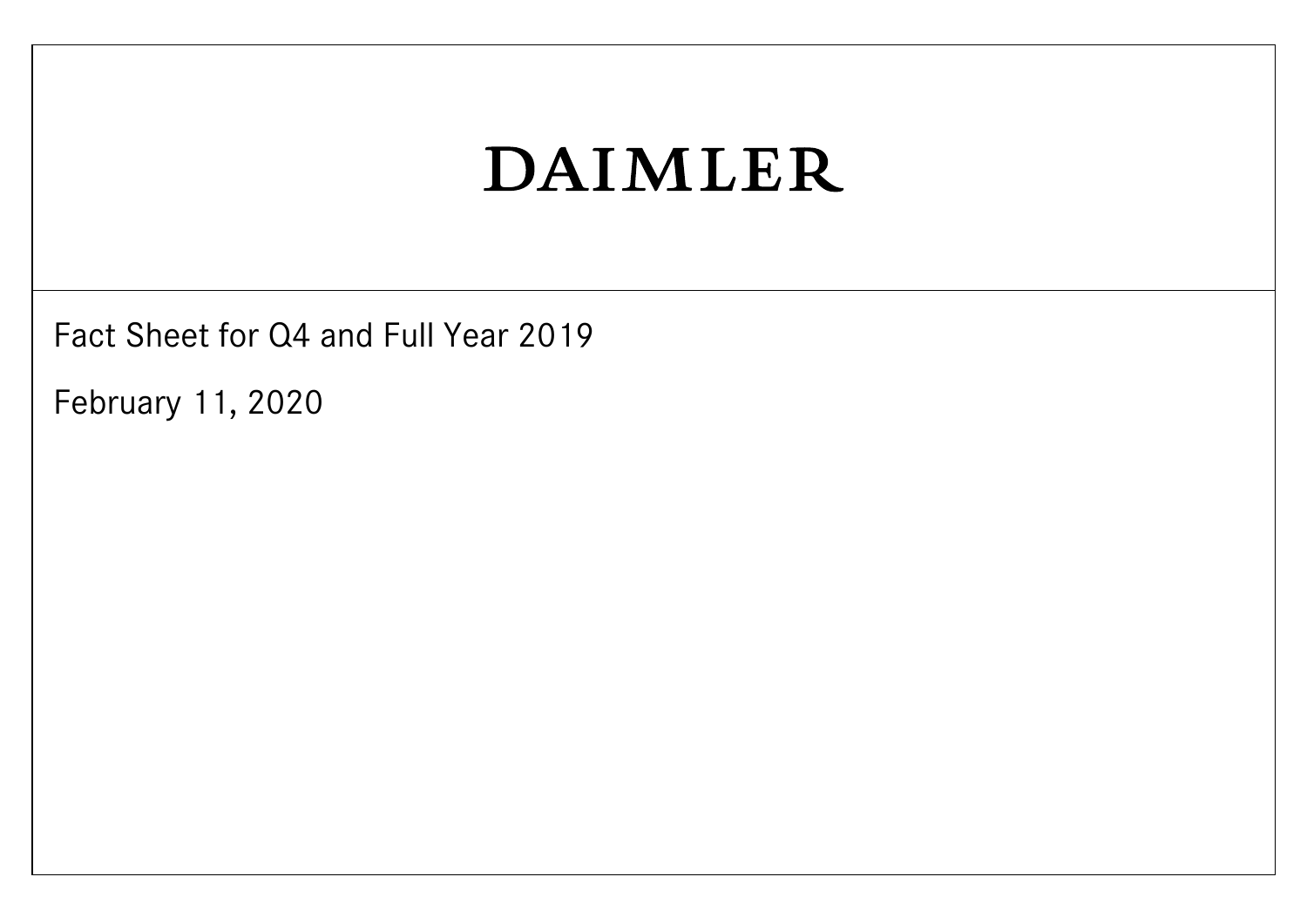### **Contents**

#### **Daimler Group**

- Stock Market Information 3
- Earnings and Financial Situation 4 13

#### **Information for Divisions**

| • Mercedes-Benz Cars | $14 - 17$ |    |
|----------------------|-----------|----|
| • Daimler Trucks     | $18 - 22$ |    |
| • Mercedes-Benz Vans | $23 - 25$ |    |
| • Daimler Buses      | $26 - 27$ |    |
| • Daimler Mobility   |           | 28 |

**The figures in this document are preliminary and have not yet been approved by the Supervisory Board nor audited by the external auditors.**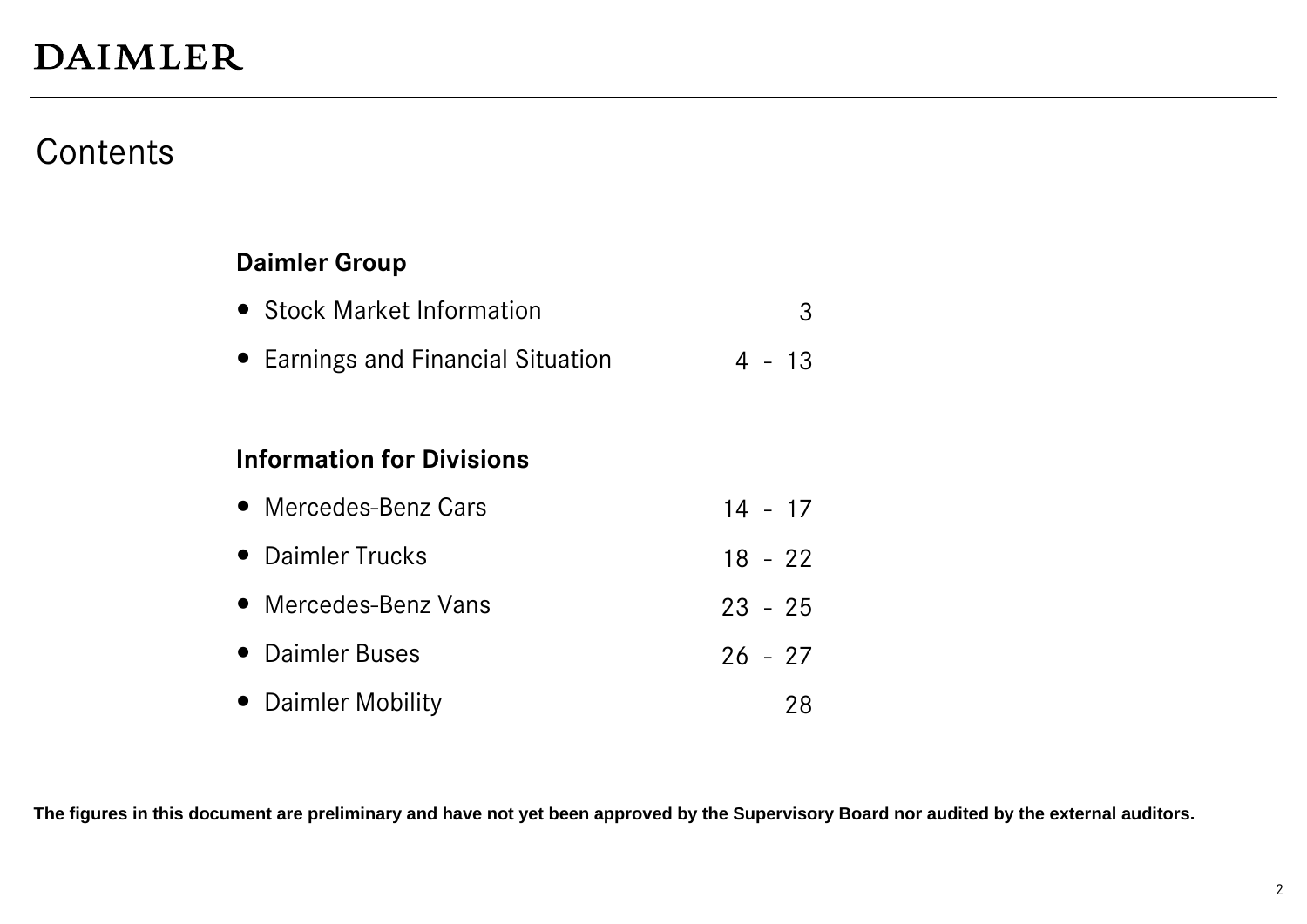### Stock Market Information

|                                                                               |         | 1st Quarter |         | 2nd Quarter |         | 3rd Quarter |         | 4th Quarter |         |         | <b>Financial Year</b> |        |
|-------------------------------------------------------------------------------|---------|-------------|---------|-------------|---------|-------------|---------|-------------|---------|---------|-----------------------|--------|
|                                                                               | 2019    | 2018        | 2019    | 2018        | 2019    | 2018        | 2019    | 2018        | Change  | 2019    | 2018                  | Change |
| Earnings per share (in EUR)                                                   |         |             |         |             |         |             |         |             |         |         |                       |        |
| basic                                                                         | 1.96    | 2.12        | $-1.24$ | 1.61        | 1.61    | 1.58        | $-0.10$ | 1.46        |         | 2.22    | 6.78                  | -67%   |
| diluted                                                                       | 1.96    | 2.12        | $-1.24$ | 1.61        | 1.61    | 1.58        | $-0.10$ | 1.46        | $\cdot$ | 2.22    | 6.78                  | $-67%$ |
| Average number of                                                             |         |             |         |             |         |             |         |             |         |         |                       |        |
| shares outstanding (in millions)                                              |         |             |         |             |         |             |         |             |         |         |                       |        |
| (adjusted for treasury stocks)                                                |         |             |         |             |         |             |         |             |         |         |                       |        |
| basic                                                                         | 1,069.7 | 1,069.8     | 1,069.7 | 1,069.8     | 1,069.8 | 1,069.8     | 1,069.7 | 1,069.8     | $-0%$   | 1,069.8 | 1,069.8               | 0%     |
| diluted                                                                       | 1,069.7 | 1,069.8     | 1,069.7 | 1,069.8     | 1,069.8 | 1,069.8     | 1,069.7 | 1,069.8     | $-0%$   | 1,069.8 | 1,069.8               | 0%     |
| Number of shares outstanding<br>(at period end, in millions)                  | 1,069.0 | 1,069.8     | 1,069.8 | 1,069.8     | 1,069.8 | 1,069.8     | 1,069.8 | 1,069.8     | 0%      |         |                       |        |
| <b>Share price Frankfurt</b><br>(at period end, in EUR)                       | 52.25   | 68.97       | 48.93   | 55.13       | 45.62   | 54.35       | 49.37   | 45.91       | $+8%$   |         |                       |        |
| <b>Market capitalization Frankfurt</b><br>(at period end, in billions of EUR) | 55.86   | 73.79       | 52.35   | 58.98       | 48.81   | 58.15       | 52.82   | 49.12       | $+8%$   |         |                       |        |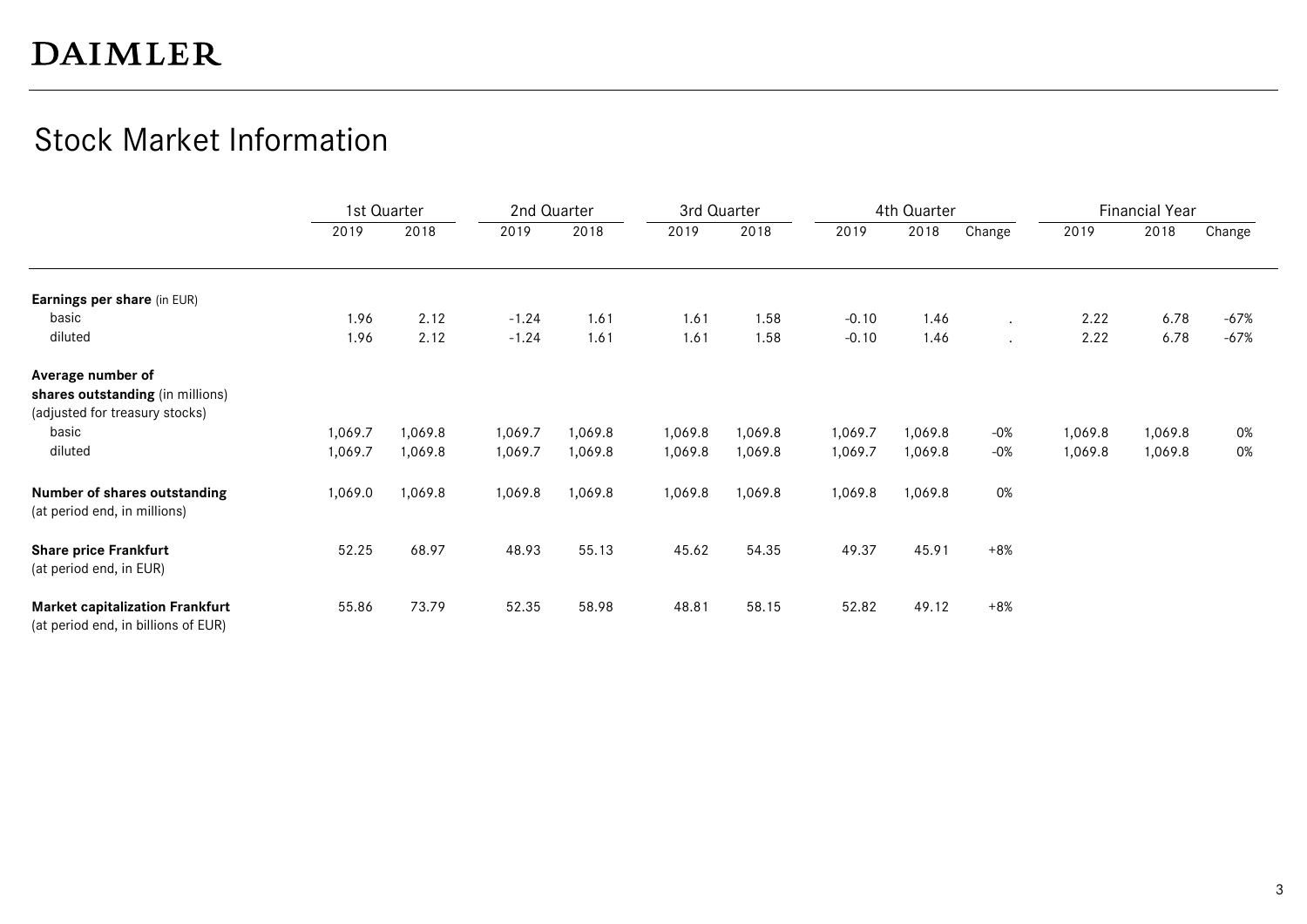### Key Figures and Ratios

|                                                                                                                                         |         | 1st Quarter |          | 2nd Quarter |         | 3rd Quarter |         | 4th Quarter |        |           | <b>Financial Year</b> |        |
|-----------------------------------------------------------------------------------------------------------------------------------------|---------|-------------|----------|-------------|---------|-------------|---------|-------------|--------|-----------|-----------------------|--------|
| (in millions of EUR)                                                                                                                    | 2019    | 2018        | 2019     | 2018        | 2019    | 2018        | 2019    | 2018        | Change | 2019      | 2018                  | Change |
| Unit Sales (in units)                                                                                                                   | 773,796 | 806,905     | 821,666  | 833,005     | 839,326 | 794,749     | 910,163 | 917,756     | $-1%$  | 3,344,951 | 3,352,415             | $-0%$  |
| Revenue                                                                                                                                 | 39,698  | 39,785      | 42,650   | 40,756      | 43,270  | 40,211      | 47,127  | 46,610      | $+1%$  | 172,745   | 167,362               | $+3%$  |
| <b>EBIT</b>                                                                                                                             | 2,802   | 3,335       | $-1,555$ | 2,640       | 2,694   | 2,488       | 388     | 2,669       | $-85%$ | 4,329     | 11,132                | $-61%$ |
| Net profit (loss), Group                                                                                                                | 2,149   | 2,354       | $-1,242$ | 1,825       | 1,813   | 1,761       | $-11$   | 1,642       |        | 2,709     | 7,582                 | $-64%$ |
| Profit (loss) attributable to<br>shareholders of Daimler AG                                                                             | 2,095   | 2,273       | $-1,328$ | 1,726       | 1,719   | 1,689       | $-109$  | 1,561       |        | 2,377     | 7,249                 | $-67%$ |
| R&D expenditure total                                                                                                                   | 2,378   | 2,321       | 2,357    | 2,290       | 2,501   | 2,373       | 2,426   | 2,123       | $+14%$ | 9,662     | 9,107                 | $+6%$  |
| Expensed R&D costs                                                                                                                      | 1,704   | 1,712       | 1,569    | 1,620       | 1,764   | 1,775       | 1,549   | 1,474       | $+5%$  | 6,586     | 6,581                 | $+0\%$ |
| Capitalized development costs                                                                                                           | 674     | 609         | 788      | 670         | 737     | 598         | 877     | 649         | $+35%$ | 3,076     | 2,526                 | $+22%$ |
| Amortization on capitalized<br>development costs                                                                                        | 429     | 360         | 455      | 378         | 456     | 370         | 453     | 430         | $+5%$  | 1,793     | 1,538                 | $+17%$ |
| Depreciation and amortization*<br>(including amortization on capitalized development<br>costs, excluding depreciation on leased assets) | 1,765   | 1,444       | 1,804    | 1,469       | 1,878   | 1,574       | 2,150   | 1,690       | $+27%$ | 7,597     | 6,177                 | $+23%$ |
| Capital expenditure total*                                                                                                              | 2,634   | 2,214       | 2,753    | 2,388       | 2,849   | 2,884       | 3,007   | 3,401       | $-12%$ | 11,243    | 10,887                | $+3%$  |
| Investment in pp&e                                                                                                                      | 1,654   | 1,332       | 1,722    | 1,539       | 1,749   | 2,043       | 1,987   | 2,556       | $-22%$ | 7,112     | 7,470                 | $-5%$  |
| Capitalized development costs                                                                                                           | 674     | 609         | 788      | 670         | 737     | 598         | 877     | 649         | $+35%$ | 3,076     | 2,526                 | $+22%$ |
| Financial investments and<br>other intangible assets                                                                                    | 306     | 273         | 243      | 179         | 363     | 243         | 143     | 196         | $-27%$ | 1,055     | 891                   | $+18%$ |

\* Industrial business.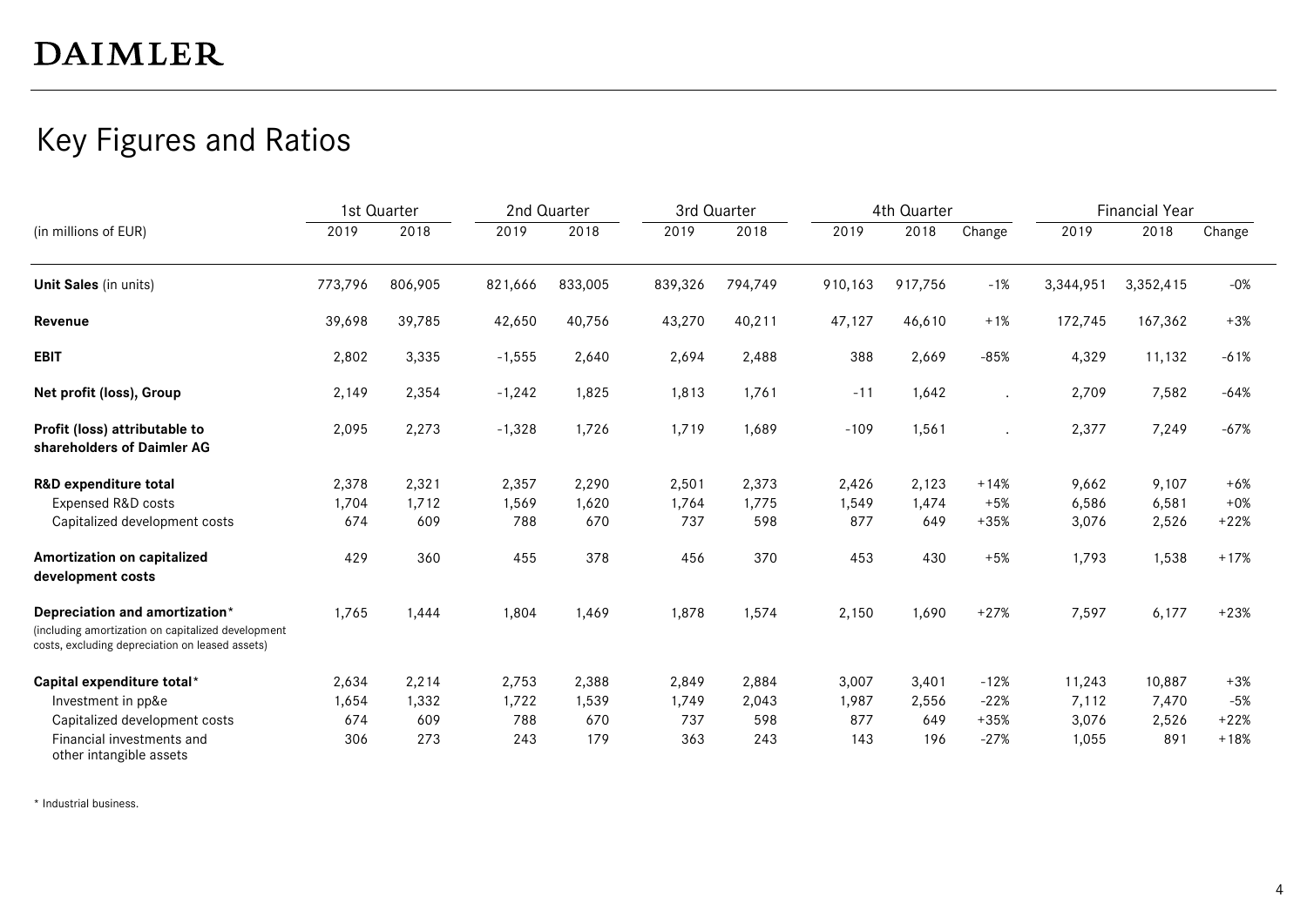### Free Cash Flow and Net Liquidity of the Industrial Business

|                                                        | 1st Quarter |              | 2nd Quarter |          | 3rd Quarter  |             |        | 4th Quarter |         |          | <b>Financial Year</b> |        |
|--------------------------------------------------------|-------------|--------------|-------------|----------|--------------|-------------|--------|-------------|---------|----------|-----------------------|--------|
| (in millions of EUR)                                   | 2019        | 2018         | 2019        | 2018     | 2019         | 2018        | 2019   | 2018        | Change  | 2019     | 2018                  | Change |
| <b>Net liquidity</b><br>at the beginning of the period | 13,054      | 16,597       | 1,346       | 18,683   | 6,618        | 14,472      | 9,648  | 13,499      | -29%    | 13,054*  | 16,597                | $-21%$ |
| Free cash flow                                         | $-2,039$    | 1,822        | $-1,302$    | $-18$    | 2,819        | $-1,864$    | 1,890  | 2,958       | $-36%$  | 1,368    | 2,898                 | $-53%$ |
| thereof: working capital**                             | $-2,391$    | 297          | $-1,072$    | $-793$   | $-76$        | $-2,611$    | 1,479  | 313         | $+373%$ | $-2,060$ | $-2,794$              |        |
| Other                                                  | 331         | 264          | $-3,426$    | $-4,193$ | 211          | 891         | $-541$ | $-169$      |         | $-3,425$ | $-3,207$              |        |
| thereof: dividends Daimler AG                          | 0           | $\mathbf{0}$ | $-3,477$    | $-3,905$ | $\mathbf{0}$ | $\mathbf 0$ | 0      | $\mathbf 0$ |         | $-3,477$ | $-3,905$              |        |
| <b>Net liquidity</b><br>at the end of the period       | 11,346      | 18.683       | 6,618       | 14,472   | 9,648        | 13.499      | 10,997 | 16,288      | $-32%$  | 10,997   | 16,288                | $-32%$ |

\* Reflecting effects from initial application of IFRS 16.

\*\* Inventories, trade receivables and trade payables.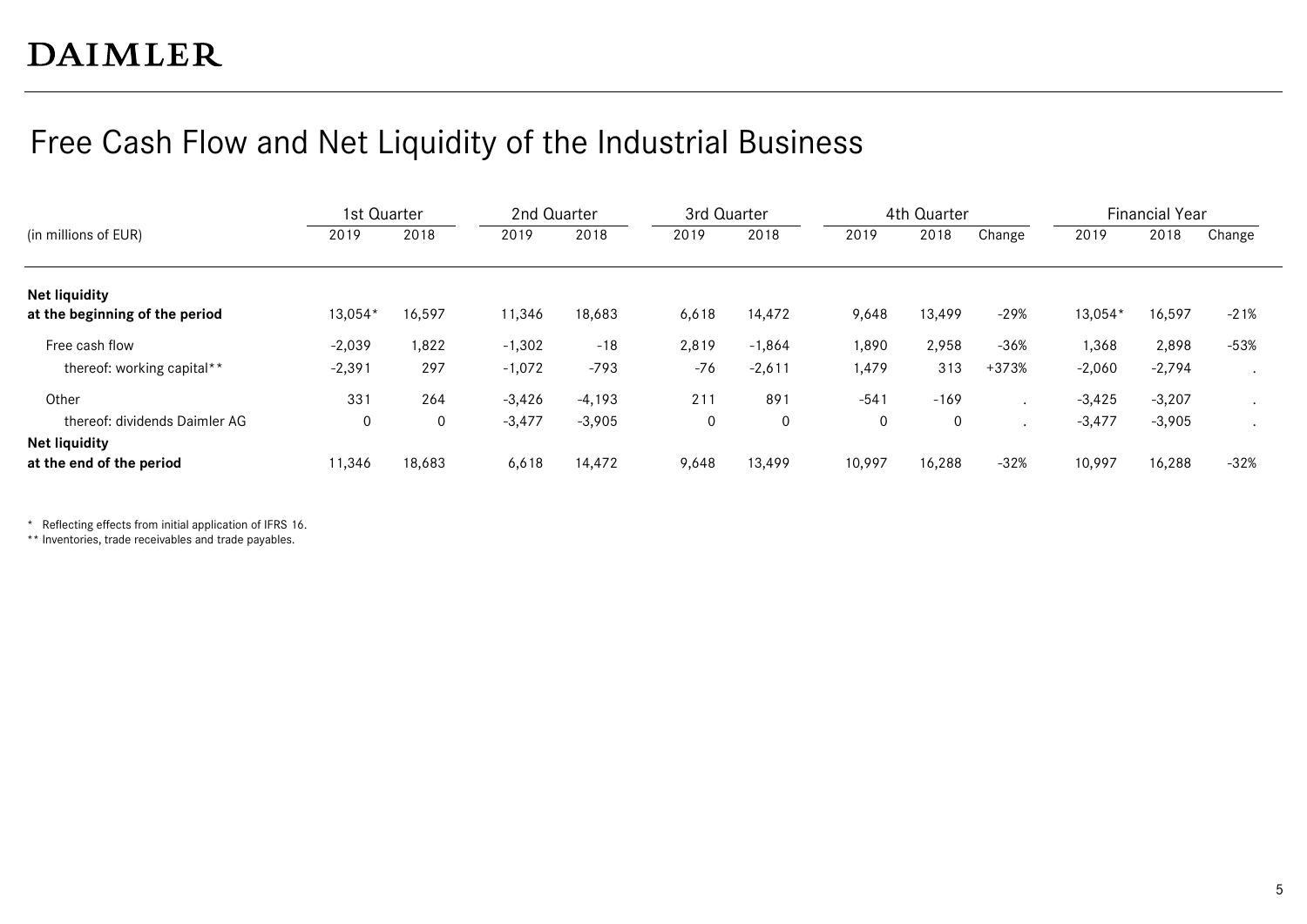## Liquidity

|                                         |            | 1st Quarter |            | 2nd Quarter |            | 3rd Quarter |            | 4th Quarter |         |            | End of     |        |
|-----------------------------------------|------------|-------------|------------|-------------|------------|-------------|------------|-------------|---------|------------|------------|--------|
| (in millions of EUR)                    | 2019       | 2018        | 2019       | 2018        | 2019       | 2018        | 2019       | 2018        | Change  | 2019       | 2018       | Change |
|                                         |            |             |            |             |            |             |            |             |         |            |            |        |
| <b>Group liquidity</b>                  |            |             |            |             |            |             |            |             |         |            |            |        |
| Cash and cash equivalents               | 16,598     | 14,058      | 12,519     | 14,334      | 16,989     | 15,014      | 18,883     | 15,853      | $+19%$  | 18,883     | 15,853     | $+19%$ |
| Marketable securities and term deposits | 10,114     | 10,407      | 8,945      | 10,348      | 8,999      | 9,865       | 8,655      | 9,577       | $-10%$  | 8,655      | 9,577      | $-10%$ |
| <b>Gross liquidity</b>                  | 26,712     | 24,465      | 21,464     | 24,682      | 25,988     | 24,879      | 27,538     | 25,430      | $+8%$   | 27,538     | 25,430     | $+8%$  |
| Financing liabilities (nominal)         | $-154,825$ | $-129.671$  | $-153,271$ | $-137,398$  | $-158,715$ | $-141,572$  | $-161,201$ | $-144,999$  | $\cdot$ | $-161,201$ | -144,999   |        |
| Net debt                                | $-128,113$ | $-105,206$  | $-131,807$ | $-112,716$  | $-132,727$ | $-116,693$  | $-133,663$ | $-119,569$  |         | $-133,663$ | $-119,569$ |        |
| Liquidity of the industrial business    |            |             |            |             |            |             |            |             |         |            |            |        |
| Cash and cash equivalents               | 14,301     | 12,263      | 10,538     | 12,064      | 15,144     | 12,375      | 16,152     | 12,799      | $+26%$  | 16,152     | 12,799     | $+26%$ |
| Marketable securities and term deposits | 9,038      | 9,133       | 7,833      | 9,185       | 7,876      | 8,691       | 7,522      | 8,364       | $-10%$  | 7,522      | 8,364      | $-10%$ |
| <b>Gross liquidity</b>                  | 23,339     | 21,396      | 18,371     | 21,249      | 23,020     | 21,066      | 23,674     | 21,163      | $+12%$  | 23,674     | 21,163     | $+12%$ |
| Financing liabilities (nominal)         | $-11,993$  | $-2,713$    | $-11,753$  | $-6,777$    | $-13,372$  | $-7,567$    | $-12,677$  | $-4,875$    |         | $-12,677$  | $-4,875$   |        |
| <b>Net liquidity</b>                    | 11,346     | 18,683      | 6,618      | 14,472      | 9,648      | 13,499      | 10,997     | 16,288      | $-32%$  | 10,997     | 16,288     | $-32%$ |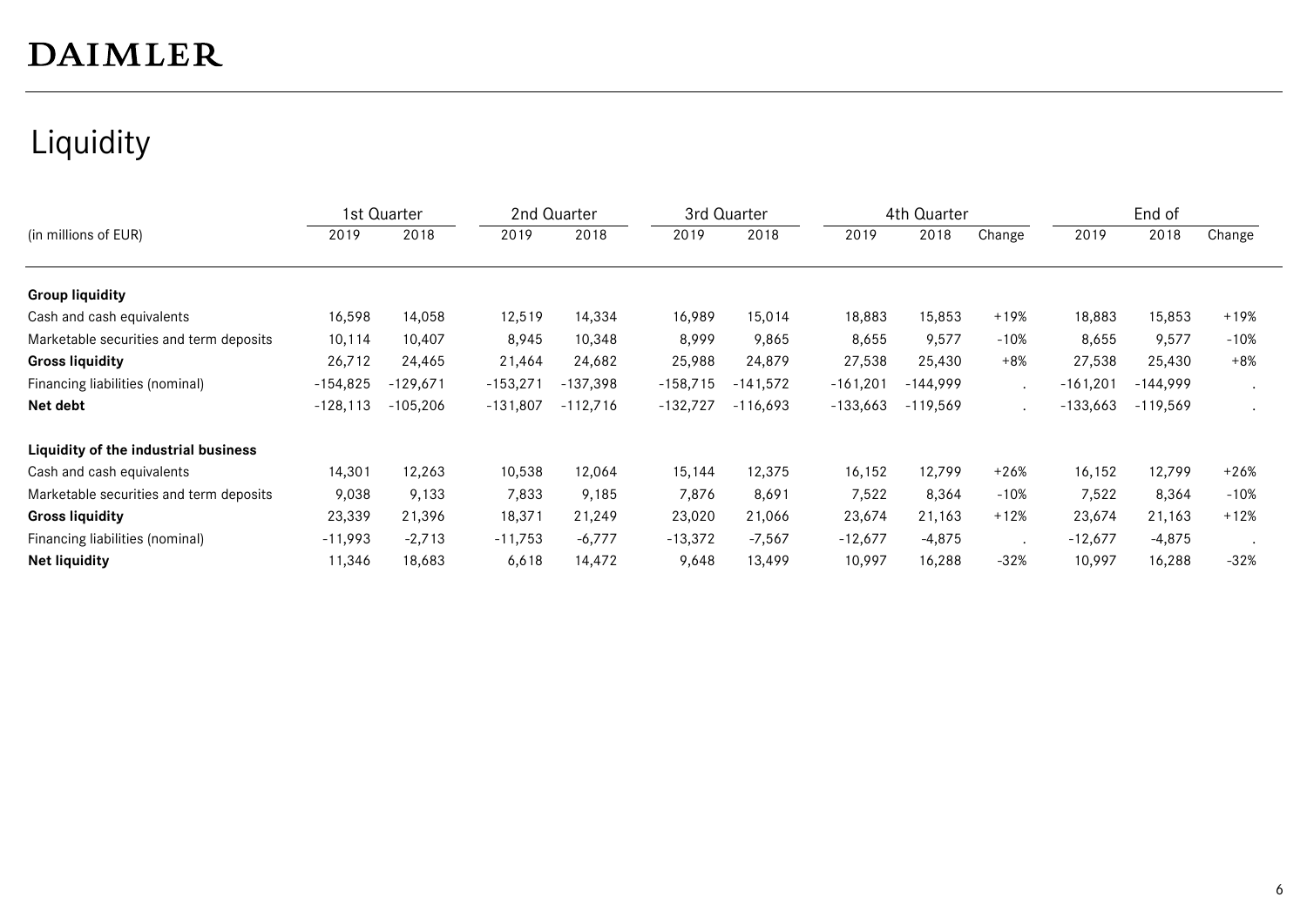### Pension and Health-Care Benefits

|                             | 1st Quarter |         | 2nd Quarter |         | 3rd Quarter |         |         | 4th Quarter |        |         | End of  |         |
|-----------------------------|-------------|---------|-------------|---------|-------------|---------|---------|-------------|--------|---------|---------|---------|
| (in billions of EUR)        | 2019        | 2018    | 2019        | 2018    | 2019        | 2018    | 2019    | 2018        | Change | 2019    | 2018    | Change  |
|                             |             |         |             |         |             |         |         |             |        |         |         |         |
| <b>Pension benefits</b>     |             |         |             |         |             |         |         |             |        |         |         |         |
| Benefit obligations         | $-33.5$     | $-31.5$ | $-35.6$     | $-31.7$ | $-37.9$     | $-31.4$ | $-36.2$ | $-31.7$     |        | $-36.2$ | $-31.7$ | $\cdot$ |
| Plan assets                 | 26.6        | 26.6    | 26.9        | 26.5    | 27.4        | 26.6    | 27.8    | 25.5        | $+9%$  | 27.8    | 25.5    | +9%     |
| Funded status               | $-6.9$      | $-4.9$  | $-8.7$      | $-5.2$  | $-10.5$     | $-4.8$  | $-8.4$  | $-6.2$      |        | $-8.4$  | $-6.2$  |         |
| Funding ratio               | 79.4%       | 84.4%   | 75.6%       | 83.6%   | 72.3%       | 84.7%   | 76.8%   | 80.4%       |        | 76.8%   | 80.4%   |         |
| <b>Health-care benefits</b> |             |         |             |         |             |         |         |             |        |         |         |         |
| Benefit obligations         | $-1.1$      | $-1.1$  | $-1.2$      | $-1.2$  | $-1.3$      | $-1.2$  | $-1.2$  | $-1.1$      |        | $-1.2$  | $-1.1$  |         |
| Plan assets                 | 0.0         | 0.0     | 0.0         | 0.0     | 0.0         | 0.0     | 0.0     | 0.0         |        | 0.0     | 0.0     | $\cdot$ |
| Reimbursement Medicare Act  | 0.0         | 0.1     | 0.0         | 0.1     | 0.0         | 0.1     | 0.0     | 0.0         |        | 0.0     | 0.0     |         |
| Funded status               | $-1.1$      | $-1.0$  | $-1.2$      | $-1.1$  | $-1.3$      | $-1.1$  | $-1.2$  | $-1.1$      |        | $-1.2$  | $-1.1$  |         |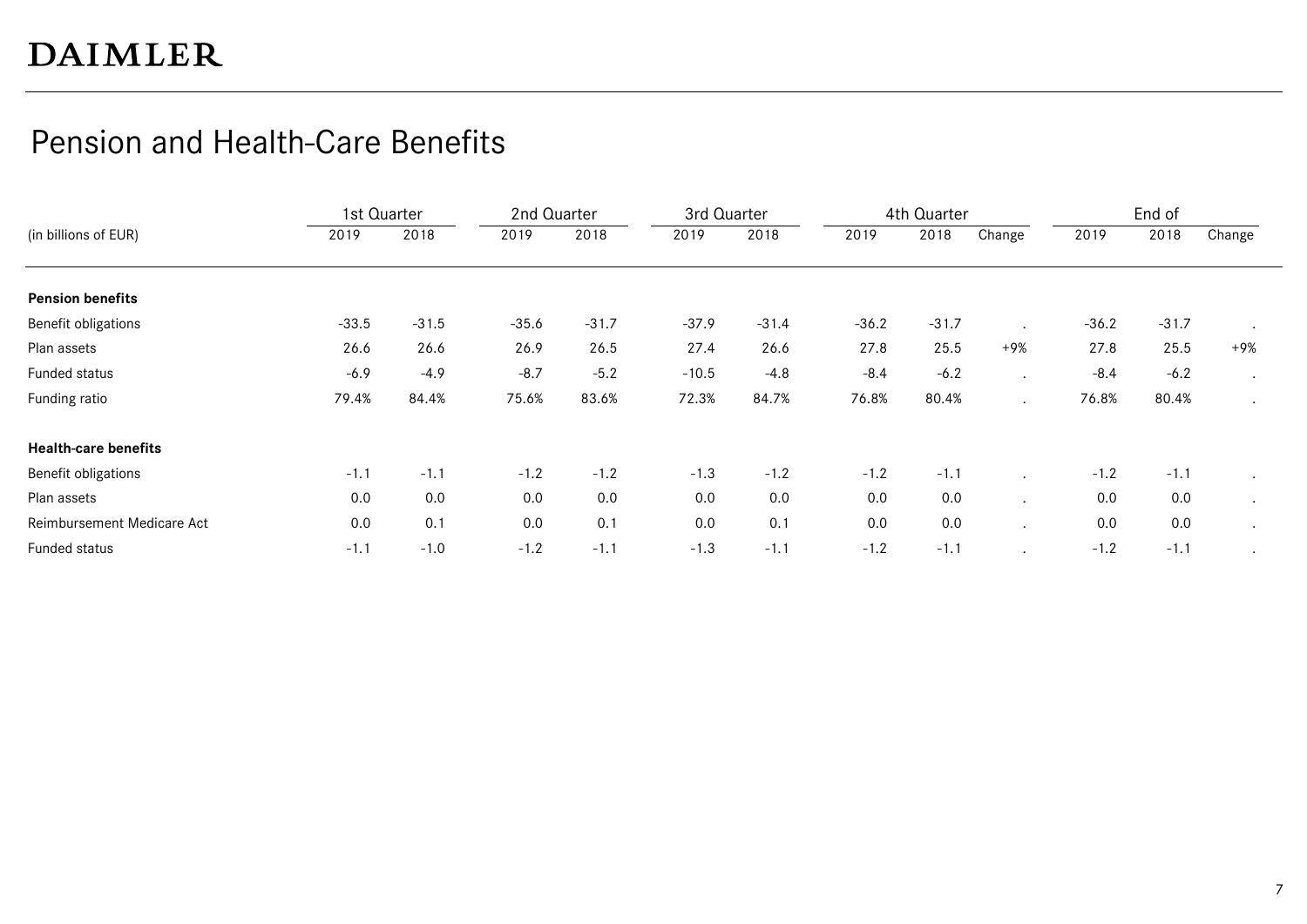### Unit Sales

|                           | 1st Quarter |         |         | 2nd Quarter |         | 3rd Quarter |         | 4th Quarter |        |           | <b>Financial Year</b> |        |
|---------------------------|-------------|---------|---------|-------------|---------|-------------|---------|-------------|--------|-----------|-----------------------|--------|
| (in units)                | 2019        | 2018    | 2019    | 2018        | 2019    | 2018        | 2019    | 2018        | Change | 2019      | 2018                  | Change |
|                           |             |         |         |             |         |             |         |             |        |           |                       |        |
| <b>Mercedes-Benz Cars</b> | 555,312     | 594,299 | 575,639 | 590,690     | 604,655 | 559,539     | 649,826 | 638,263     | $+2%$  | 2,385,432 | 2,382,791             | $+0\%$ |
| <b>Daimler Trucks</b>     | 115,920     | 113,846 | 126,474 | 123,910     | 125,382 | 136,055     | 120,745 | 143,524     | $-16%$ | 488,521   | 517,335               | -6%    |
| <b>Mercedes-Benz Vans</b> | 97,038      | 93,016  | 111,118 | 110,883     | 100,332 | 91,414      | 129,898 | 126,088     | $+3%$  | 438,386   | 421,401               | $+4%$  |
| <b>Daimler Buses</b>      | 5,526       | 5,744   | 8,435   | 7,522       | 8,957   | 7,741       | 9,694   | 9,881       | $-2%$  | 32,612    | 30,888                | $+6%$  |
| <b>Daimler Group</b>      | 773.796     | 806,905 | 821,666 | 833,005     | 839,326 | 794.749     | 910,163 | 917.756     | $-1%$  | 3,344,951 | 3,352,415             | -0%    |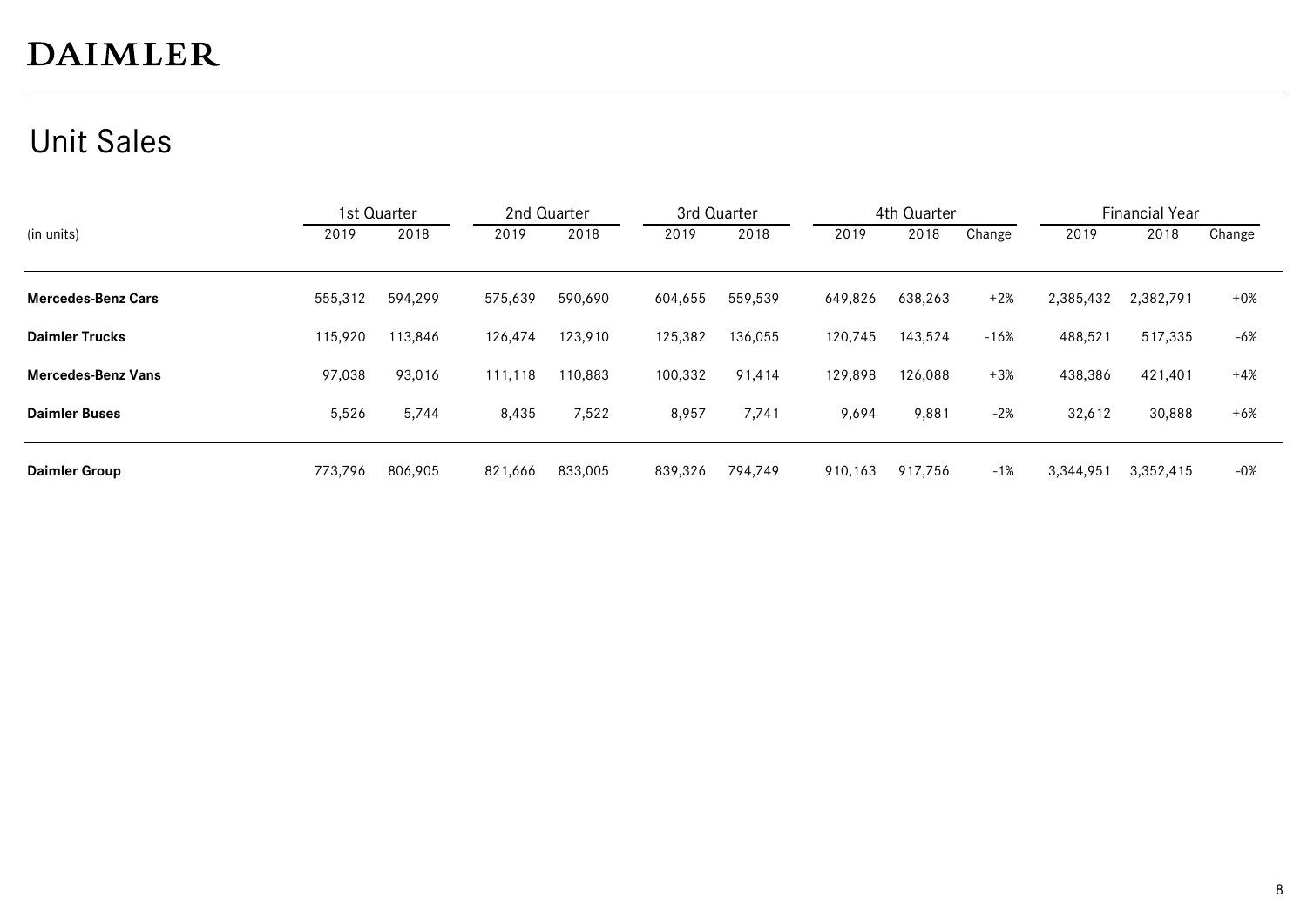### Production Volume

|                           | 1st Quarter |         |         | 2nd Quarter |         | 3rd Quarter |         | 4th Quarter |        |           | <b>Financial Year</b> |        |
|---------------------------|-------------|---------|---------|-------------|---------|-------------|---------|-------------|--------|-----------|-----------------------|--------|
| (in units)                | 2019        | 2018    | 2019    | 2018        | 2019    | 2018        | 2019    | 2018        | Change | 2019      | 2018                  | Change |
|                           |             |         |         |             |         |             |         |             |        |           |                       |        |
| <b>Mercedes-Benz Cars</b> | 614,094     | 608,071 | 588,250 | 601,343     | 655,411 | 632,441     | 539,918 | 556,415     | $-3%$  | 2,397,673 | 2,398,270             | -0%    |
| <b>Daimler Trucks</b>     | 125,599     | 120,770 | 127,224 | 128,255     | 126,384 | 141,909     | 102,739 | 133,912     | $-23%$ | 481,946   | 524,846               | -8%    |
| <b>Mercedes-Benz Vans</b> | 111,598     | 109,996 | 115,789 | 127,444     | 91,669  | 97,347      | 106,831 | 105,527     | $+1%$  | 425,887   | 440,314               | -3%    |
| <b>Daimler Buses</b>      | 6,972       | 6,924   | 8,670   | 8,620       | 8,417   | 8,507       | 8,198   | 7,182       | $+14%$ | 32,257    | 31,233                | $+3%$  |
| <b>Daimler Group</b>      | 858,263     | 845,761 | 839,933 | 865,662     | 881,881 | 880,204     | 757,686 | 803,036     | -6%    | 3,337,763 | 3,394,663             | $-2%$  |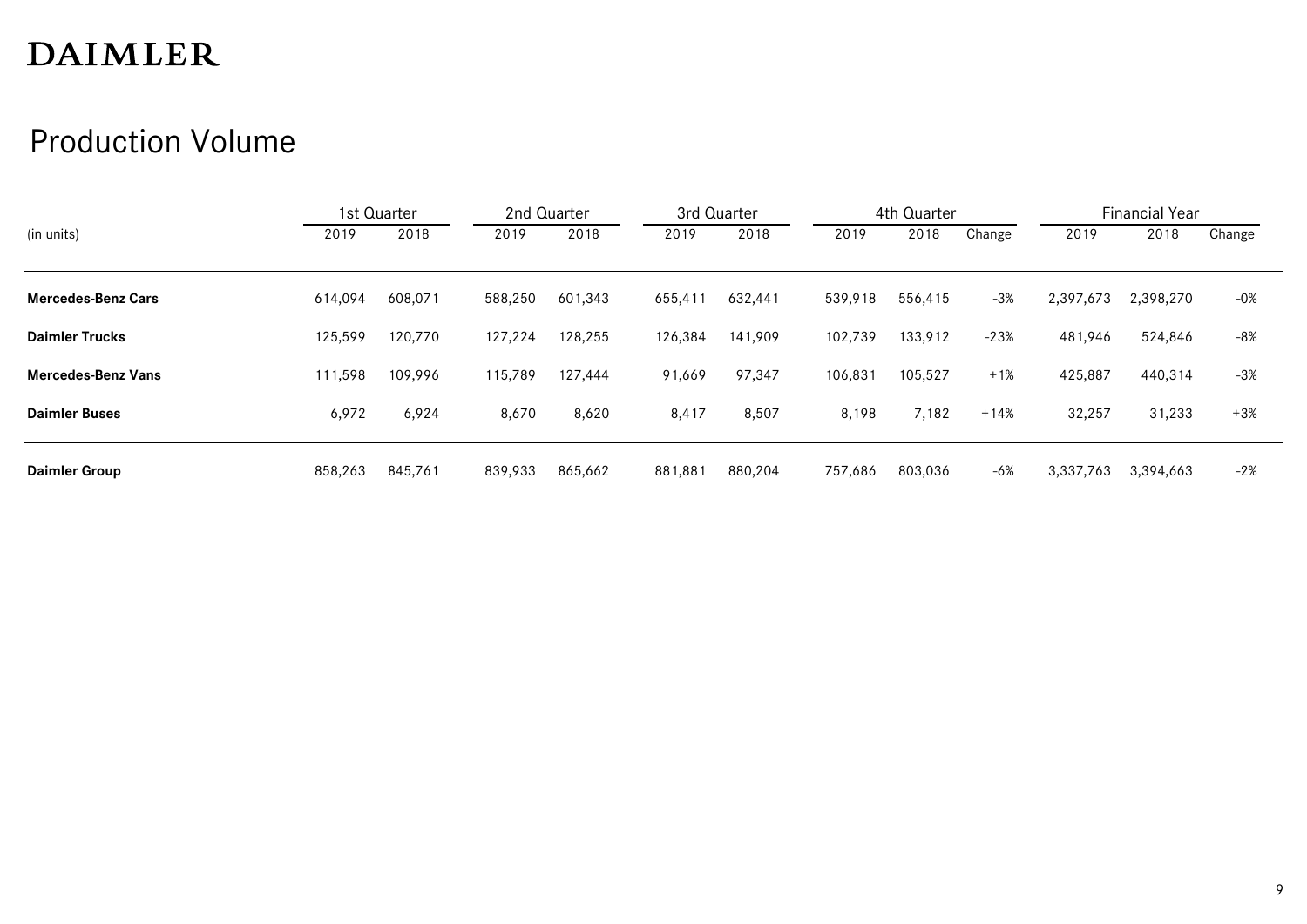### Revenue\*

|                           |          | 1st Quarter | 2nd Quarter |          | 3rd Quarter |          |          | 4th Quarter |                      |          | <b>Financial Year</b> |        |
|---------------------------|----------|-------------|-------------|----------|-------------|----------|----------|-------------|----------------------|----------|-----------------------|--------|
| (in millions of EUR)      | 2019     | 2018        | 2019        | 2018     | 2019        | 2018     | 2019     | 2018        | Change               | 2019     | 2018                  | Change |
|                           |          |             |             |          |             |          |          |             |                      |          |                       |        |
| <b>Mercedes-Benz Cars</b> | 21,200   | 22,998      | 22,293      | 22,575   | 23,525      | 21,672   | 26,859   | 25,858      | $+4%$                | 93,877   | 93,103                | $+1%$  |
| <b>Daimler Trucks</b>     | 9,546    | 8,619       | 10,472      | 9,185    | 10,349      | 10,045   | 9,868    | 10,424      | $-5%$                | 40,235   | 38,273                | $+5%$  |
| <b>Mercedes-Benz Vans</b> | 3,369    | 3,098       | 3,654       | 3,511    | 3,485       | 3,039    | 4,293    | 3,978       | $+8%$                | 14,801   | 13,626                | $+9%$  |
| <b>Daimler Buses</b>      | 785      | 850         | 1,268       | 1,075    | 1,231       | 1,064    | 1,449    | 1,540       | $-6%$                | 4,733    | 4,529                 | $+5%$  |
| <b>Daimler Mobility</b>   | 6,881    | 6,255       | 7,145       | 6,570    | 7,086       | 6,385    | 7,534    | 7,059       | $+7%$                | 28,646   | 26,269                | $+9%$  |
| Reconciliation            | $-2,083$ | $-2,035$    | $-2,182$    | $-2,160$ | $-2,406$    | $-1,994$ | $-2,876$ | $-2,249$    | $\ddot{\phantom{a}}$ | $-9,547$ | $-8,438$              |        |
| <b>Daimler Group</b>      | 39,698   | 39,785      | 42,650      | 40,756   | 43,270      | 40,211   | 47,127   | 46,610      | $+1%$                | 172,745  | 167,362               | $+3%$  |

\* In 2018 at the Daimler Mobility segment, the Group's internal revenue and cost of sales have been adjusted by the same amount. These adjustments have been fully eliminated in the reconciliation.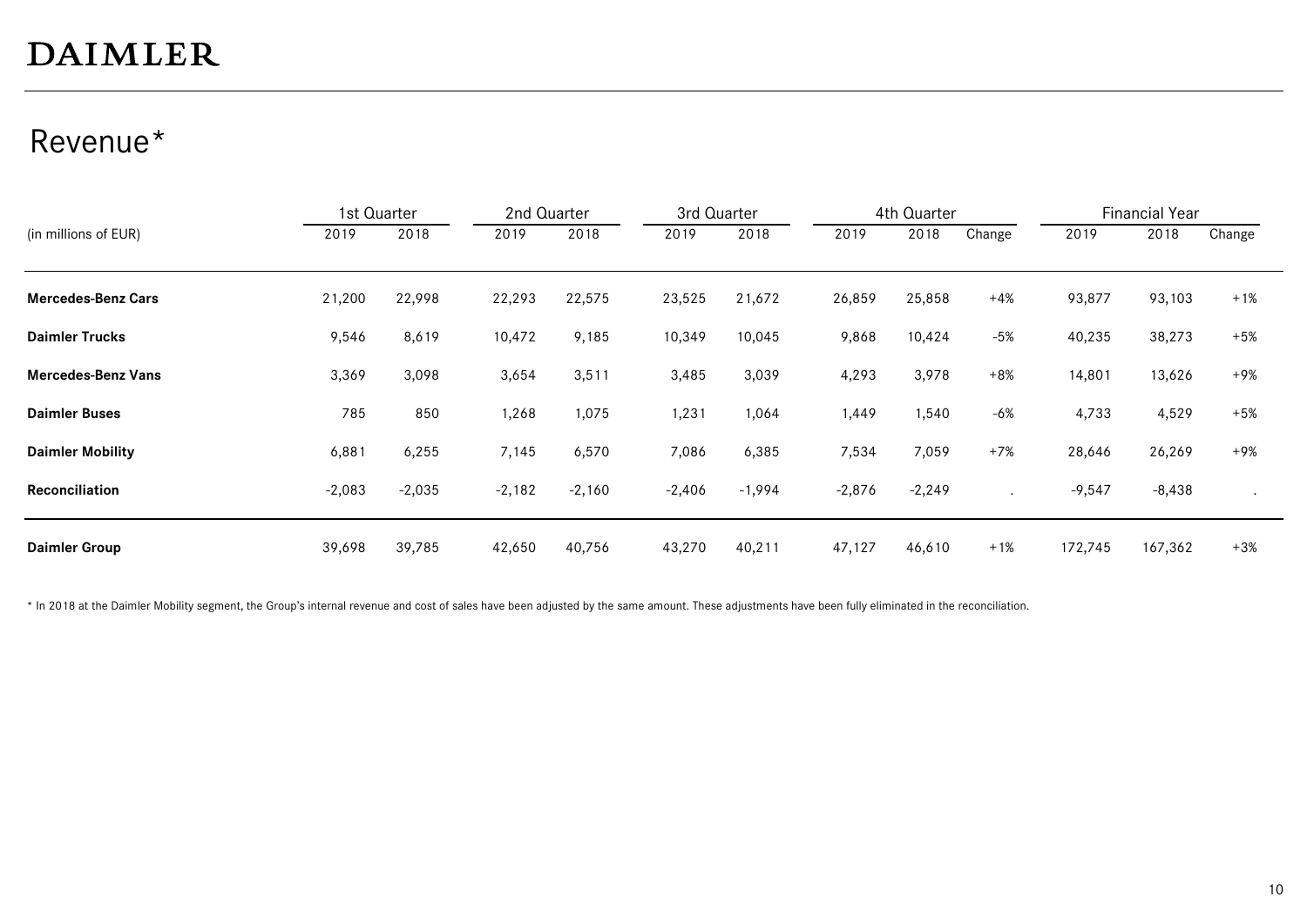### Earnings Before Interest and Taxes (EBIT) and Return on Sales (RoS)

|                                     | 1st Quarter |        | 2nd Quarter |       | 3rd Quarter |         |          | 4th Quarter |                      |          | <b>Financial Year</b> |                      |
|-------------------------------------|-------------|--------|-------------|-------|-------------|---------|----------|-------------|----------------------|----------|-----------------------|----------------------|
| (EBIT in millions of EUR, RoS in %) | 2019        | 2018   | 2019        | 2018  | 2019        | 2018    | 2019     | 2018        | Change               | 2019     | 2018                  | Change               |
| <b>Mercedes-Benz Cars</b>           |             |        |             |       |             |         |          |             |                      |          |                       |                      |
| EBIT                                | 1,298       | 2,060  | $-672$      | 1,901 | 1,423       | 1,372   | 1,310    | 1,883       | $-30%$               | 3,359    | 7,216                 | $-53%$               |
| RoS                                 | 6.1%        | 9.0%   | $-3.0%$     | 8.4%  | 6.0%        | 6.3%    | 4.9%     | 7.3%        | $\ddot{\phantom{a}}$ | 3.6%     | 7.8%                  | $\cdot$              |
| <b>Daimler Trucks</b>               |             |        |             |       |             |         |          |             |                      |          |                       |                      |
| EBIT                                | 582         | 647    | 725         | 546   | 774         | 850     | 382      | 710         | $-46%$               | 2,463    | 2,753                 | $-11%$               |
| RoS                                 | 6.1%        | 7.5%   | 6.9%        | 5.9%  | 7.5%        | 8.5%    | 3.9%     | 6.8%        |                      | 6.1%     | 7.2%                  | $\cdot$              |
| <b>Mercedes-Benz Vans</b>           |             |        |             |       |             |         |          |             |                      |          |                       |                      |
| EBIT                                | $-98$       | 172    | $-2,050$    | 152   | 113         | $-93$   | $-1,050$ | 81          |                      | $-3,085$ | 312                   | $\ddot{\phantom{a}}$ |
| RoS                                 | $-2.9%$     | 5.6%   | $-56.1%$    | 4.3%  | 3.2%        | $-3.1%$ | $-24.5%$ | 2.0%        |                      | $-20.8%$ | 2.3%                  | $\bullet$            |
| <b>Daimler Buses</b>                |             |        |             |       |             |         |          |             |                      |          |                       |                      |
| EBIT                                | $-21$       | 37     | 106         | 66    | 79          | 30      | 119      | 132         | $-10%$               | 283      | 265                   | $+7%$                |
| RoS                                 | $-2.7%$     | 4.4%   | 8.4%        | 6.1%  | 6.4%        | 2.8%    | 8.2%     | 8.6%        | $\ddot{\phantom{a}}$ | 6.0%     | 5.9%                  | $\cdot$              |
| <b>Daimler Mobility</b>             |             |        |             |       |             |         |          |             |                      |          |                       |                      |
| EBIT                                | 1,209       | 548    | 431         | 66    | 413         | 392     | 87       | 378         | $-77%$               | 2,140    | 1,384                 | $+55%$               |
| Return on equity (RoE)              | 35.7%       | 17.9%  | 12.5%       | 2.1%  | 11.9%       | 12.5%   | 2.4%     | 12.0%       |                      | 15.3%    | 11.1%                 | $\bullet$            |
| Reconciliation                      | $-168$      | $-129$ | $-95$       | $-91$ | $-108$      | $-63$   | $-460$   | $-515$      | $\ddot{\phantom{a}}$ | $-831$   | $-798$                | $\cdot$              |
| <b>Daimler Group</b>                | 2,802       | 3,335  | $-1,555$    | 2,640 | 2,694       | 2,488   | 388      | 2,669       | $-85%$               | 4,329    | 11,132                | $-61%$               |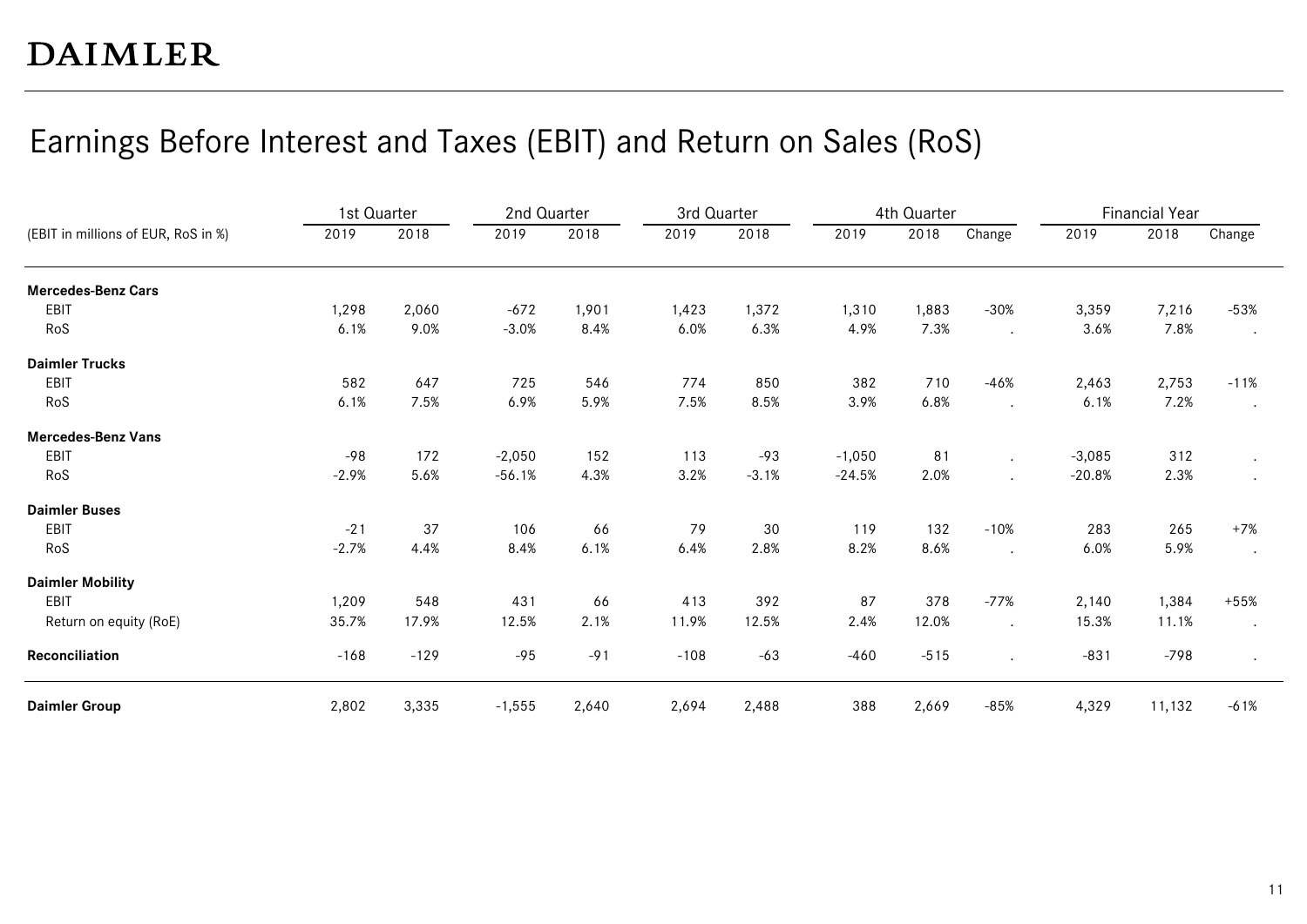### Disclosed Items Affecting EBIT

|                          |                                                                                   | 4th Quarter    |        | <b>Financial Year</b> |        |
|--------------------------|-----------------------------------------------------------------------------------|----------------|--------|-----------------------|--------|
|                          | (in millions of EUR)                                                              | 2019           | 2018   | 2019                  | 2018   |
|                          | Remeasurement of investment in Aston Martin Lagonda<br><b>Global Holdings plc</b> | $\overline{2}$ | -74    | $-72$                 | 111    |
| Mercedes-Benz<br>Cars    | Governmental and legal proceedings and measures relating to<br>diesel vehicles    | $-489$         |        | $-1,556$              |        |
|                          | Expenses in connection with Takata airbags                                        |                |        | -600                  |        |
|                          | Vehicle recall                                                                    |                |        | $-167$                |        |
| <b>Trucks</b><br>Daimler | Expenses/income in connection with Takata airbags                                 |                |        | $-8*$                 |        |
| Mercedes-Benz            | Governmental and legal proceedings and measures relating to<br>diesel vehicles    | $-783$         |        | $-2,155$              |        |
| Vans                     | Product portfolio review                                                          | $-226$         |        | $-828$                |        |
|                          | <b>Expenses in connection with Takata airbags</b>                                 |                |        | $-341$                |        |
|                          | Settlement of the Toll Collect arbitration proceedings                            |                |        |                       | $-418$ |
| Mobility<br>Daimler      | Merger of mobility services of Daimler and BMW                                    |                |        | 718                   |        |
|                          | <b>Realignment of the YOUR NOW group</b>                                          | $-331$         |        | -405                  |        |
|                          | Impairment of investment in BAIC Motor                                            |                | $-150$ |                       | $-150$ |
| ciliation<br>Recon-      | Governmental and legal proceedings and measures relating to<br>diesel vehicles    | $-199$         |        | $-313$                |        |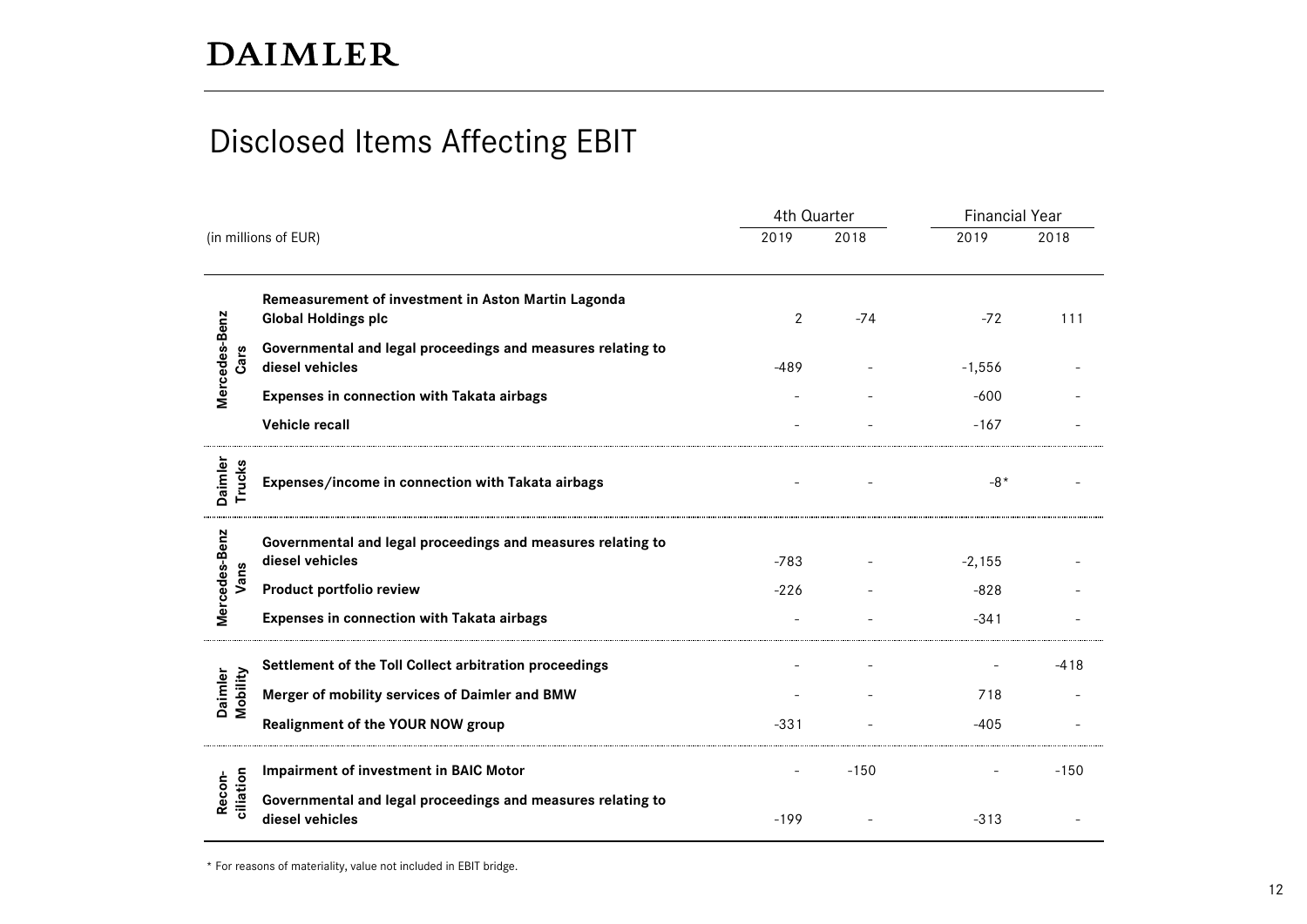## Reconciliation of EBIT Reported to EBIT Adjusted and Cash Conversion Rate Adjusted 2019\*

| (in millions of EUR)                                         | Mercedes-<br>Benz Cars | Daimler<br>Trucks | Mercedes-<br>Benz Vans   | Daimler<br><b>Buses</b> | Daimler<br>Mobility | Reconcil-<br>iation      | Daimler<br>Group |
|--------------------------------------------------------------|------------------------|-------------------|--------------------------|-------------------------|---------------------|--------------------------|------------------|
| <b>EBIT as reported</b>                                      | 3,359                  | 2,463             | $-3,085$                 | 283                     | 2,140               | $-831$                   | 4,329            |
| Legal proceedings and related measures,<br>as well as Takata | 2,482                  | $\blacksquare$    | 2,541                    |                         |                     | 425                      | 5,448            |
| Restructuring measures                                       | $\blacksquare$         |                   | 828                      | ÷                       | 405                 | $\overline{\phantom{a}}$ | 1,233            |
| M&A transactions                                             | $\blacksquare$         |                   | $\overline{\phantom{a}}$ | $\blacksquare$          | $-718$              | $\overline{\phantom{a}}$ | $-718$           |
| <b>EBIT adjusted</b>                                         | 5,841                  | 2,463             | 284                      | 283                     | 1,827               | $-406$                   | 10,292           |
| RoS/RoE adjusted (in %)                                      | 6.2                    | 6.1               | 1.9                      | 6.0                     | 13.1                |                          |                  |
| Cash flow before interest and taxes                          | 851                    | 2,431             | $-83$                    | 300                     |                     |                          |                  |
| Cash flow before interest and taxes adjusted                 | 1,504                  | 2,431             | 399                      | 300                     |                     |                          |                  |
| Cash conversion rate**                                       | 0.3                    | 1.0               | 1.4                      | 1.1                     |                     |                          |                  |

\* Values for the adjustments on a quarterly basis will be provided ahead of the Q1 2020 disclosure.

\*\* Ratio of cash flow before interest and taxes adjusted to EBIT adjusted.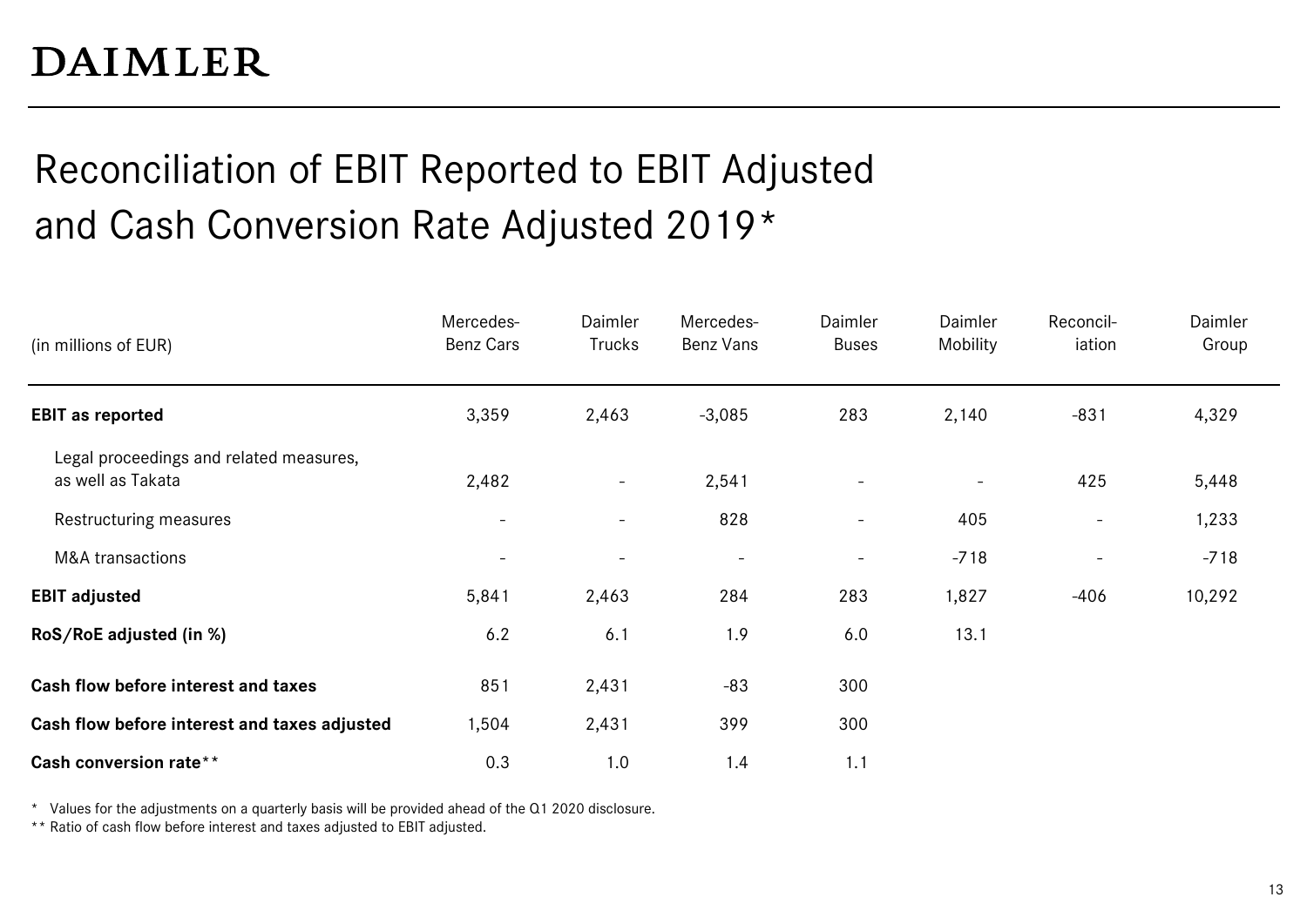## Mercedes-Benz Cars

Overview

|                                                                |         | 1st Quarter |         | 2nd Quarter |         | 3rd Quarter |         | 4th Quarter |        |           | <b>Financial Year</b> |           |
|----------------------------------------------------------------|---------|-------------|---------|-------------|---------|-------------|---------|-------------|--------|-----------|-----------------------|-----------|
|                                                                | 2019    | 2018        | 2019    | 2018        | 2019    | 2018        | 2019    | 2018        | Change | 2019      | 2018                  | Change    |
|                                                                |         |             |         |             |         |             |         |             |        |           |                       |           |
| <b>Unit sales (units)</b>                                      | 555,312 | 594,299     | 575,639 | 590,690     | 604,655 | 559,539     | 649,826 | 638,263     | $+2%$  | 2,385,432 | 2,382,791             | $+0\%$    |
| <b>Retail sales (units)</b>                                    | 587,921 | 625,030     | 607,126 | 629,462     | 617,972 | 556,979     | 643,328 | 627,601     | $+3%$  | 2,456,347 | 2,439,072             | $+1%$     |
| <b>Production</b> (units)                                      | 614,094 | 608,071     | 588,250 | 601,343     | 655,411 | 632,441     | 539,918 | 556,415     | $-3%$  | 2,397,673 | 2,398,270             | $-0\%$    |
| <b>Revenue</b> (millions of EUR)                               | 21,200  | 22,998      | 22,293  | 22,575      | 23,525  | 21,672      | 26,859  | 25,858      | $+4%$  | 93,877    | 93,103                | $+1%$     |
| <b>EBIT</b> (millions of EUR)                                  | 1,298   | 2,060       | $-672$  | 1,901       | 1,423   | 1,372       | 1,310   | 1,883       | $-30%$ | 3,359     | 7,216                 | $-53%$    |
| <b>Return on sales (%)</b>                                     | 6.1%    | 9.0%        | $-3.0%$ | 8.4%        | 6.0%    | 6.3%        | 4.9%    | 7.3%        |        | 3.6%      | 7.8%                  | $\bullet$ |
| V-Class/X-Class retail sales<br>(included in MBC retail sales) | 18,051  | 16,940      | 19,310  | 21,964      | 19,253  | 15,818      | 22,163  | 22,065      | $+0\%$ | 78,777    | 76,787                | $+3%$     |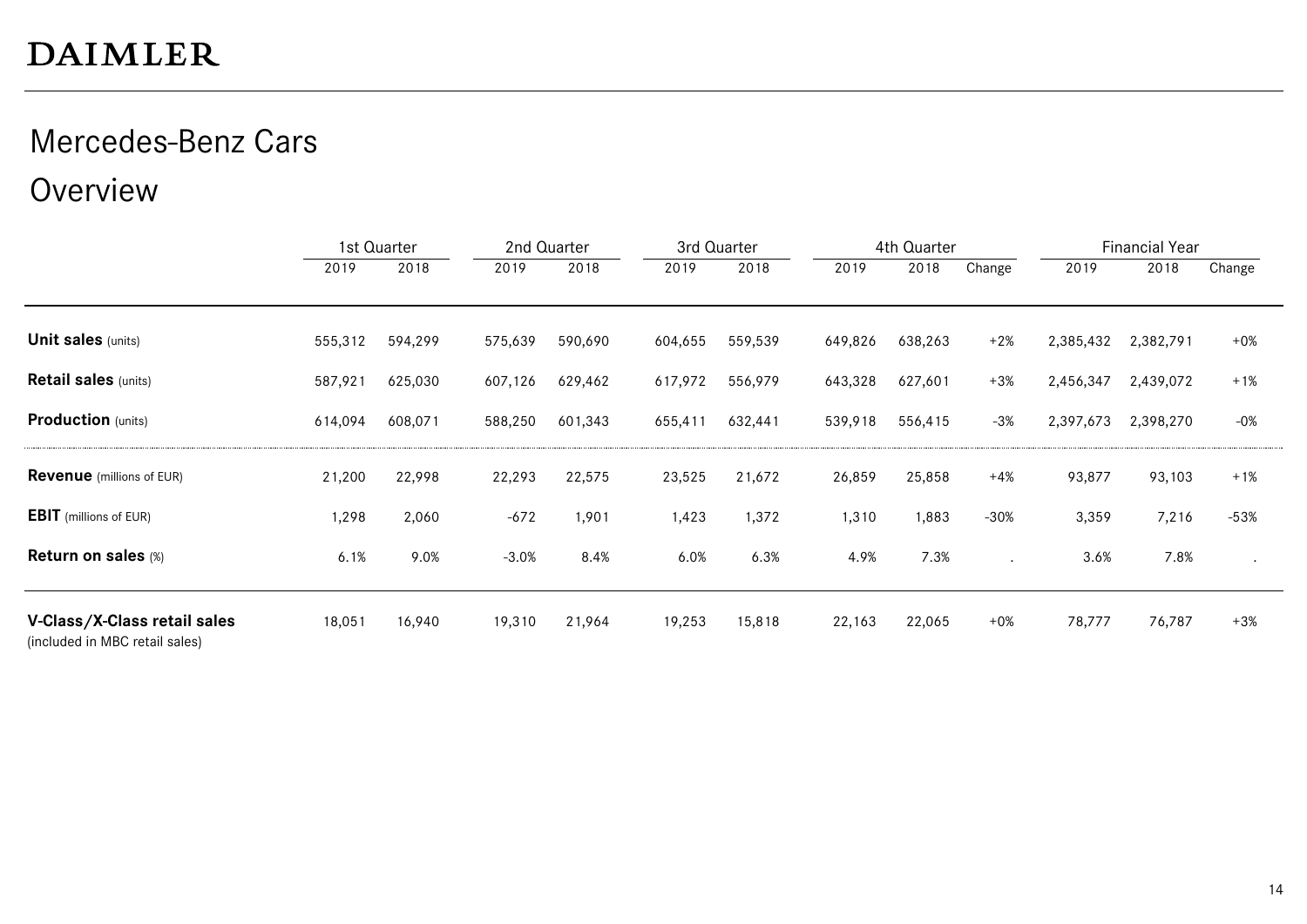## Mercedes-Benz Cars Unit Sales

|                                    |         | 1st Quarter |         | 2nd Quarter |         | 3rd Quarter |         | 4th Quarter |        |           | <b>Financial Year</b> |        |
|------------------------------------|---------|-------------|---------|-------------|---------|-------------|---------|-------------|--------|-----------|-----------------------|--------|
| (in units)                         | 2019    | 2018        | 2019    | 2018        | 2019    | 2018        | 2019    | 2018        | Change | 2019      | 2018                  | Change |
| <b>Mercedes-Benz Cars</b>          | 555,312 | 594,299     | 575,639 | 590,690     | 604,655 | 559,539     | 649,826 | 638,263     | $+2%$  | 2,385,432 | 2,382,791             | $+0\%$ |
| <b>Europe</b>                      | 235,298 | 244,178     | 244,788 | 250,180     | 253,213 | 223,561     | 258,916 | 264,755     | $-2%$  | 992,215   | 982,674               | $+1%$  |
| of which Germany                   | 78,084  | 78,547      | 82,521  | 81,931      | 85,084  | 72,114      | 89,375  | 91,171      | $-2%$  | 335,064   | 323,763               | $+3%$  |
| <b>NAFTA</b>                       | 75,961  | 85,748      | 88,640  | 96,004      | 89,972  | 90,566      | 114,333 | 120,289     | -5%    | 368,906   | 392,607               | $-6%$  |
| of which USA                       | 64,259  | 70,490      | 75,497  | 78,042      | 75,666  | 75,975      | 97,728  | 102,704     | -5%    | 313,150   | 327,211               | $-4%$  |
| Asia                               | 221,649 | 241,836     | 224,231 | 223,300     | 240,335 | 223,058     | 253,442 | 232,883     | +9%    | 939,657   | 921,077               | $+2%$  |
| of which China                     | 173,152 | 178,817     | 168,313 | 166,915     | 173,321 | 170,438     | 179,395 | 161,567     | $+11%$ | 694,181   | 677,737               | $+2%$  |
| of which locally produced vehicles | 145,107 | 127,005     | 136,939 | 125,045     | 143,187 | 18,450      | 142,073 | 114,506     | $+24%$ | 567,306   | 485,006               | $+17%$ |
| <b>Rest of World</b>               | 22,404  | 22,537      | 17,980  | 21,206      | 21,135  | 22,354      | 23,135  | 20,336      | $+14%$ | 84,654    | 86,433                | $-2%$  |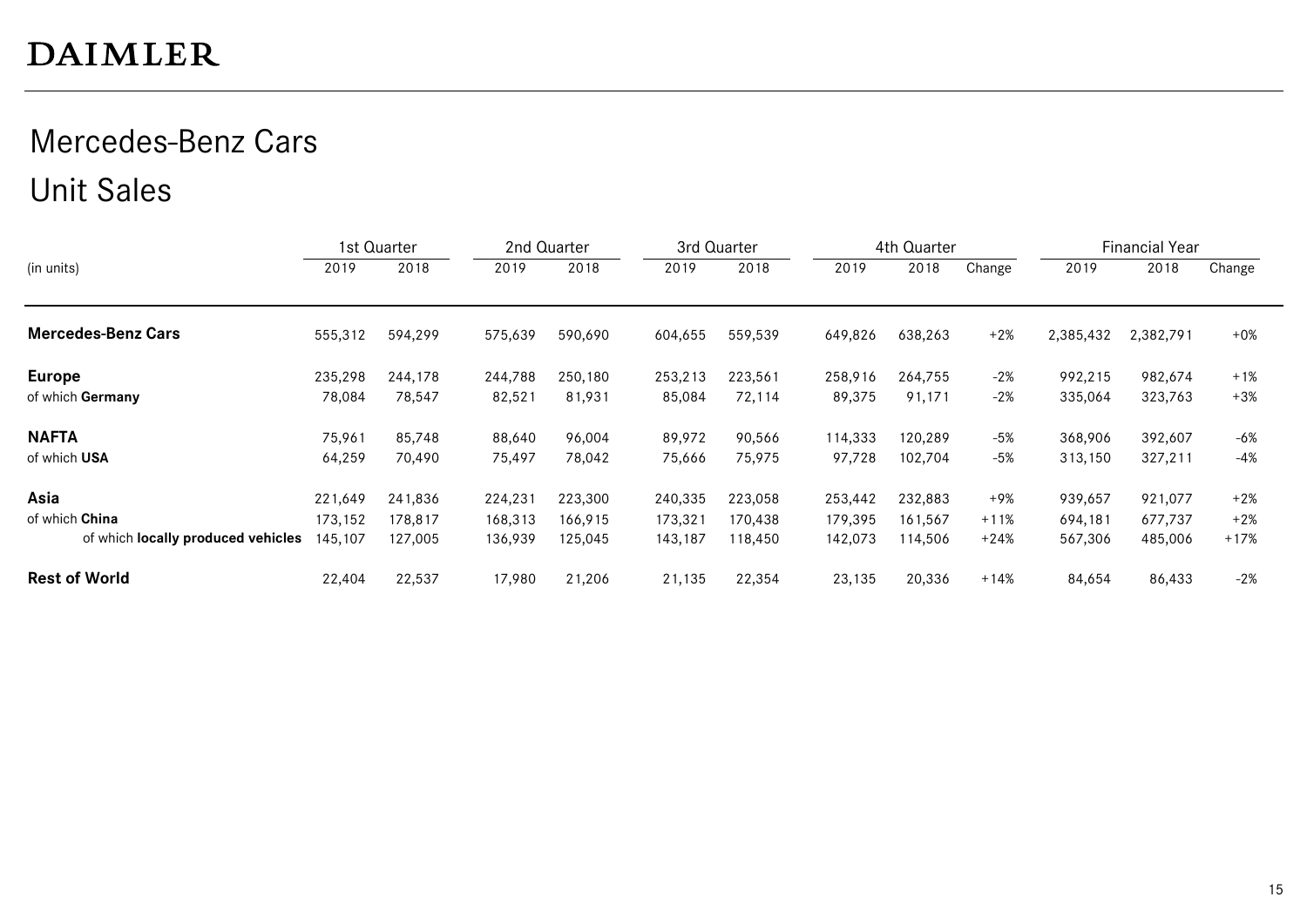## Mercedes-Benz Cars Retail Sales

|                                                   |         | 1st Quarter |         | 2nd Quarter |         | 3rd Quarter |         | 4th Quarter |        |           | <b>Financial Year</b> |        |
|---------------------------------------------------|---------|-------------|---------|-------------|---------|-------------|---------|-------------|--------|-----------|-----------------------|--------|
| (in units)                                        | 2019    | 2018        | 2019    | 2018        | 2019    | 2018        | 2019    | 2018        | Change | 2019      | 2018                  | Change |
| <b>Mercedes-Benz Cars</b>                         | 587,921 | 625,030     | 607,126 | 629,462     | 617,972 | 556,979     | 643,328 | 627,601     | $+3%$  | 2,456,347 | 2,439,072             | $+1%$  |
| <b>Europe</b>                                     | 248,175 | 262,342     | 262,126 | 266,847     | 259,584 | 235,033     | 272,576 | 270,020     | $+1%$  | 1,042,461 | ,034,242              | $+1%$  |
| of which Germany                                  | 80,752  | 83,453      | 89,355  | 88,170      | 92,191  | 76,185      | 102,561 | 97,135      | $+6%$  | 364,859   | 344,943               | $+6%$  |
| <b>NAFTA</b>                                      | 84,416  | 94,056      | 90,702  | 98,628      | 90,990  | 81,351      | 107,155 | 106,585     | $+1%$  | 373,263   | 380,620               | -2%    |
| of which USA                                      | 71,397  | 78,874      | 76,493  | 80,661      | 76,806  | 66,847      | 92,202  | 90,853      | $+1%$  | 316,898   | 317,235               | -0%    |
| Asia                                              | 234,224 | 245,177     | 232,731 | 239,240     | 246,368 | 219,253     | 238,384 | 227,794     | +5%    | 951,707   | 931,464               | $+2%$  |
| of which China                                    | 178,123 | 176,310     | 174,199 | 176,570     | 184,439 | 167,906     | 170,226 | 159,517     | +7%    | 706,987   | 680,303               | +4%    |
| of which locally produced vehicles                | 142,237 | 122,887     | 141,559 | 128,089     | 153,754 | 123,408     | 138,368 | 111,424     | $+24%$ | 575,918   | 485,808               | +19%   |
| <b>Rest of World</b>                              | 21,106  | 23,455      | 21,567  | 24,747      | 21,030  | 21,342      | 25,213  | 23,202      | +9%    | 88,916    | 92,746                | -4%    |
| V-Class/X-Class<br>(included in MBC retail sales) | 18,051  | 16,940      | 19,310  | 21,964      | 19,253  | 15,818      | 22,163  | 22,065      | $+0\%$ | 78,777    | 76,787                | $+3%$  |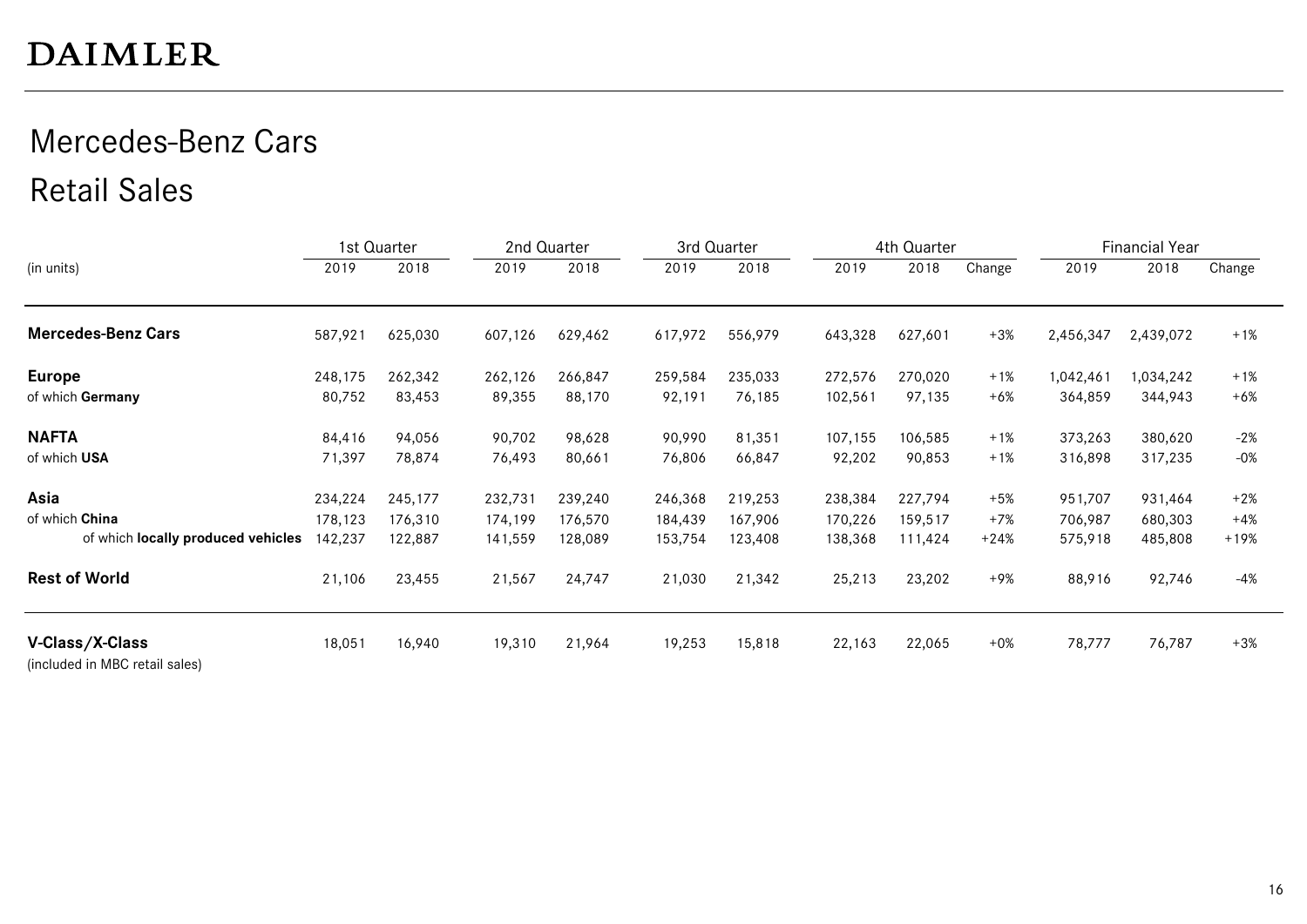## Mercedes-Benz Cars

### Market Shares\*

|                       |      | 1st Quarter | 2nd Quarter |      | 3rd Quarter |      |      | 4th Quarter |                     |      | <b>Financial Year</b> |                     |
|-----------------------|------|-------------|-------------|------|-------------|------|------|-------------|---------------------|------|-----------------------|---------------------|
| (in %)                | 2019 | 2018        | 2019        | 2018 | 2019        | 2018 | 2019 | 2018        | Change<br>in % pts. | 2019 | 2018                  | Change<br>in % pts. |
| <b>European Union</b> | 6.2  | 5.9         | 6.4         | 5.8  | 7.0         | 5.6  | 7.2  | 7.5         | $-0.3$              | 6.4  | 6.2                   | $+0.2$              |
| of which Germany      | 10.1 | 10.0        | 9.9         | 9.9  | 10.5        | 9.8  | 12.1 | 12.5        | $-0.4$              | 10.8 | 10.5                  | $+0.3$              |
| <b>USA</b>            | 1.8  | 1.9         | 1.7         | 1.9  | 1.8         | 1.6  | 2.1  | 2.1         | 0.0                 | 1.9  | 1.8                   | $+0.1$              |
| China                 | 3.5  | 2.9         | 3.4         | 3.1  | 3.5         | 3.1  | 2.8  | 2.5         | $+0.3$              | 3.3  | 2.9                   | $+0.4$              |
| Japan                 | 1.4  | 1.4         | 1.5         | 1.6  | 1.5         | 1.6  | 2.1  | 1.9         | $+0.2$              | 1.6  | 1.6                   | 0.0                 |

\* Based on estimates in certain markets.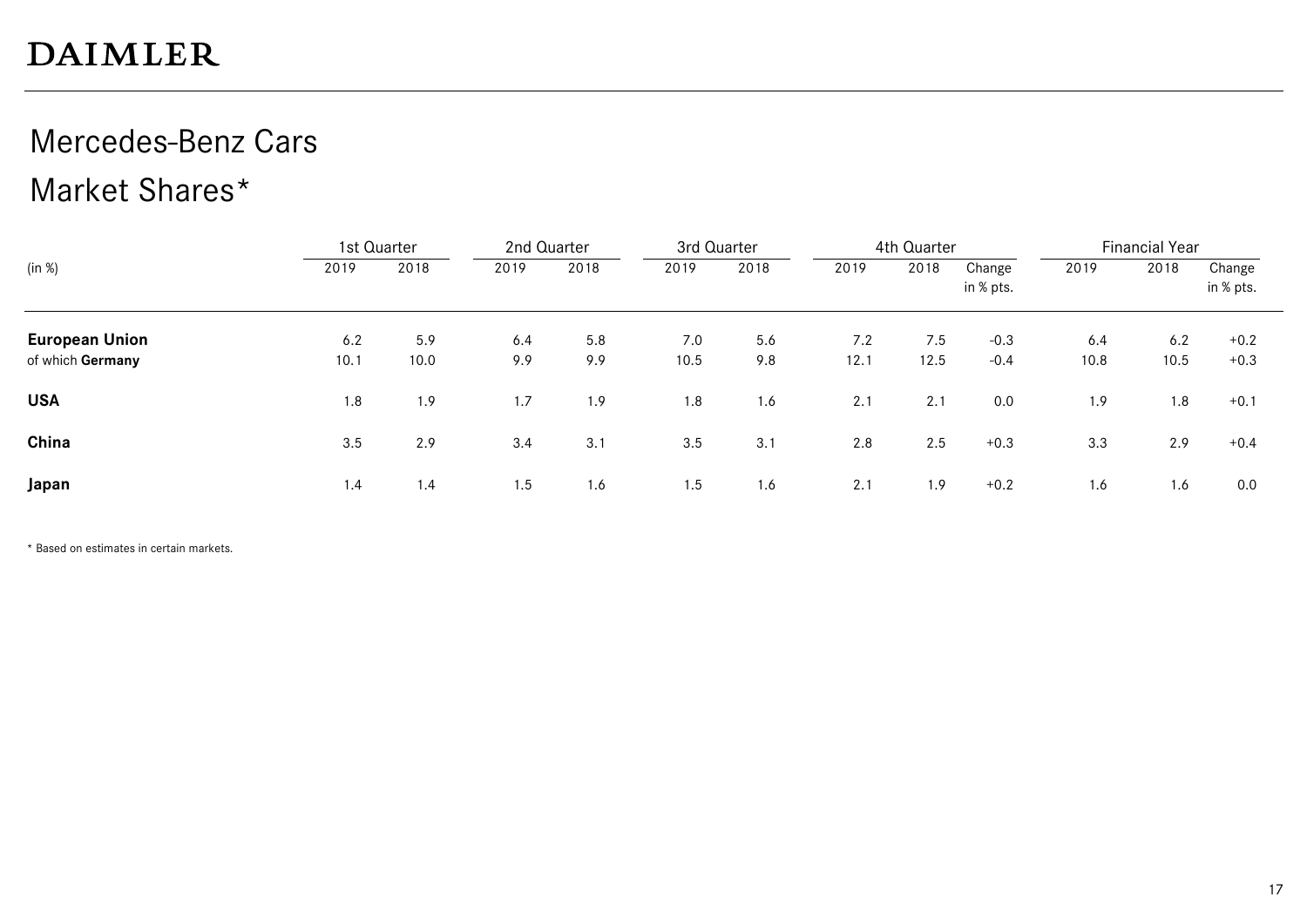## Daimler Trucks

### Overview

|                                  |         | 1st Quarter |         | 2nd Quarter | 3rd Quarter |         |         | 4th Quarter |        |         | <b>Financial Year</b> |        |
|----------------------------------|---------|-------------|---------|-------------|-------------|---------|---------|-------------|--------|---------|-----------------------|--------|
|                                  | 2019    | 2018        | 2019    | 2018        | 2019        | 2018    | 2019    | 2018        | Change | 2019    | 2018                  | Change |
|                                  |         |             |         |             |             |         |         |             |        |         |                       |        |
| <b>Incoming orders (units)</b>   | 101,376 | 183,761     | 96,190  | 143,963     | 91,974      | 129,330 | 109,145 | 132,346     | $-18%$ | 398,685 | 589,400               | $-32%$ |
| <b>Unit sales (units)</b>        | 115,920 | 113,846     | 126,474 | 123,910     | 125,382     | 136,055 | 120,745 | 143,524     | $-16%$ | 488,521 | 517,335               | -6%    |
| <b>Retail sales (units)</b>      | 115,024 | 112,222     | 121,748 | 123,260     | 123,334     | 124,927 | 127,408 | 147,616     | $-14%$ | 487,514 | 508,025               | $-4%$  |
| <b>Production</b> (units)        | 125,599 | 120,770     | 127,224 | 128,255     | 126,384     | 141,909 | 102,739 | 133,912     | $-23%$ | 481,946 | 524,846               | -8%    |
| <b>Revenue</b> (millions of EUR) | 9,546   | 8,619       | 10,472  | 9,185       | 10,349      | 10,045  | 9,868   | 10,424      | $-5%$  | 40,235  | 38,273                | $+5%$  |
| <b>EBIT</b> (millions of EUR)    | 582     | 647         | 725     | 546         | 774         | 850     | 382     | 710         | $-46%$ | 2,463   | 2,753                 | $-11%$ |
| Return on sales (%)              | 6.1%    | 7.5%        | 6.9%    | 5.9%        | 7.5%        | 8.5%    | 3.9%    | 6.8%        |        | 6.1%    | 7.2%                  |        |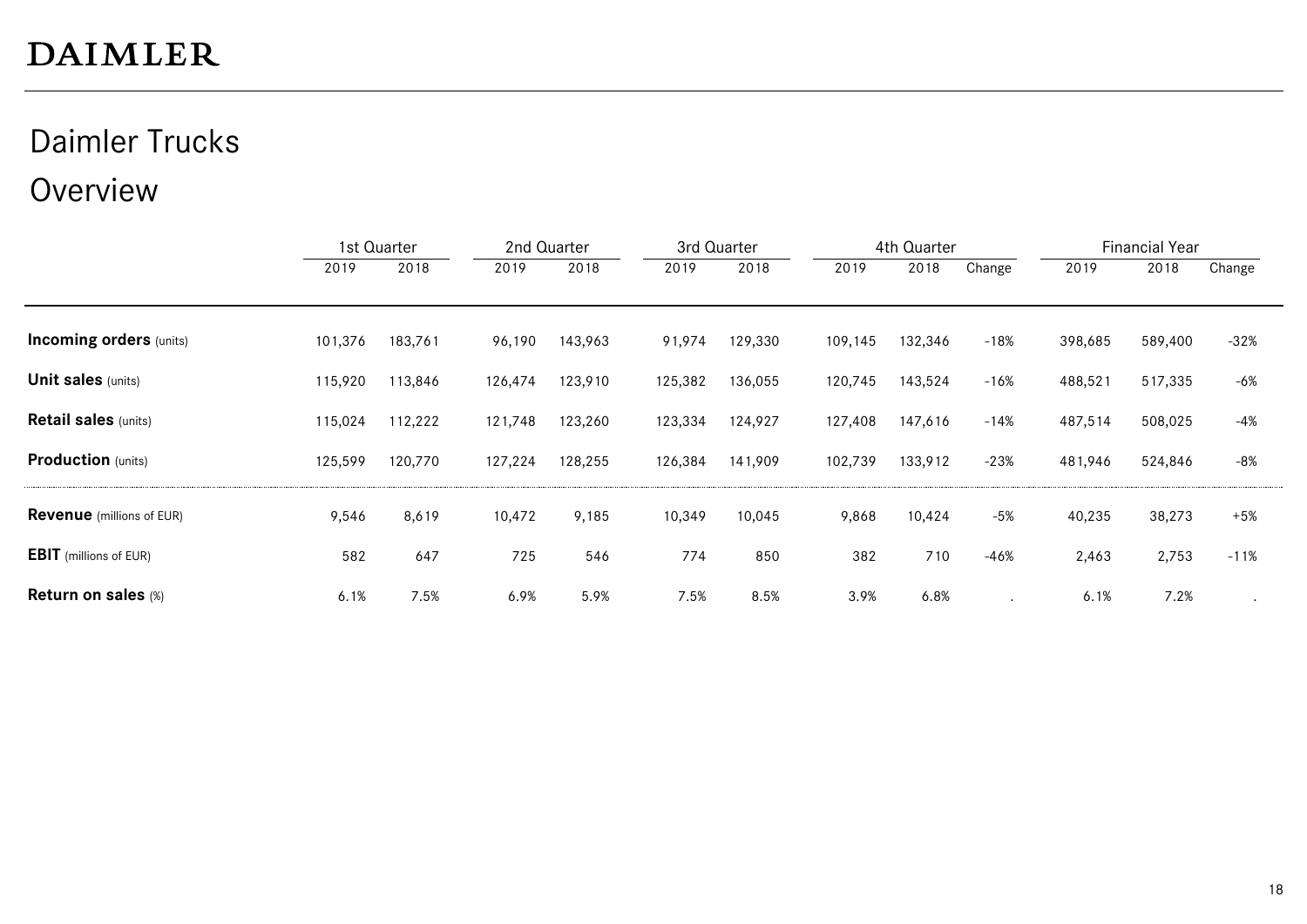## Daimler Trucks Unit Sales

|                                      |         | 1st Quarter |         | 2nd Quarter |         | 3rd Quarter |         | 4th Quarter |        |         | <b>Financial Year</b> |        |
|--------------------------------------|---------|-------------|---------|-------------|---------|-------------|---------|-------------|--------|---------|-----------------------|--------|
| (in units)                           | 2019    | 2018        | 2019    | 2018        | 2019    | 2018        | 2019    | 2018        | Change | 2019    | 2018                  | Change |
| <b>Daimler Trucks</b>                | 115,920 | 113,846     | 126,474 | 123,910     | 125,382 | 136,055     | 120,745 | 143,524     | $-16%$ | 488,521 | 517,335               | $-6%$  |
| EU30*                                | 18,967  | 17,250      | 19,836  | 21,069      | 19,942  | 21,865      | 21,075  | 25,206      | $-16%$ | 79,820  | 85,390                | $-7%$  |
| of which Germany                     | 6,576   | 6,112       | 7,846   | 7,838       | 8,616   | 8,688       | 8,460   | 10,301      | $-18%$ | 31,498  | 32,939                | $-4%$  |
| <b>NAFTA</b>                         | 47,825  | 40,822      | 54,533  | 44,347      | 53,240  | 52,690      | 45,549  | 51,808      | $-12%$ | 201,147 | 189,667               | $+6%$  |
| of which USA                         | 42,376  | 34,813      | 45,593  | 38,031      | 47,307  | 44,708      | 38,914  | 43,006      | $-10%$ | 174,190 | 160,558               | $+8%$  |
| Latin America (excl. Mexico)         | 8,677   | 9,370       | 10,215  | 7,913       | 11,569  | 9,795       | 12,139  | 11,077      | $+10%$ | 42,600  | 38,155                | $+12%$ |
| of which Brazil                      | 6,097   | 4,027       | 7,301   | 4,421       | 8,157   | 5,951       | 8,136   | 7,004       | $+16%$ | 29,691  | 21,403                | +39%   |
| Asia                                 | 34,307  | 37,675      | 33,982  | 40,271      | 33,550  | 42,298      | 33,382  | 44,493      | $-25%$ | 135,221 | 164,737               | $-18%$ |
| of which Japan                       | 10,975  | 11,974      | 10,048  | 10,386      | 11,683  | 10,720      | 9,533   | 10,947      | $-13%$ | 42,239  | 44,027                | -4%    |
| Indonesia                            | 7,808   | 12,497      | 9,961   | 16,429      | 9,838   | 17,751      | 11,472  | 17,551      | $-35%$ | 39,079  | 64,228                | $-39%$ |
| India                                | 5,549   | 6, 191      | 3,840   | 5,796       | 2,672   | 5,252       | 2,413   | 5,293       | $-54%$ | 14,474  | 22,532                | $-36%$ |
| <b>Rest of World</b>                 | 6,144   | 8,729       | 7,908   | 10,310      | 7,081   | 9,407       | 8,600   | 10,940      | $-21%$ | 29,733  | 39,386                | $-25%$ |
| <b>BFDA</b> - Beijing Foton Daimler  |         |             |         |             |         |             |         |             |        |         |                       |        |
| Automotive Co. Ltd. (Auman Trucks)   | 22,675  | 24,009      | 22,902  | 32,580      | 18,169  | 22,971      | 22,468  | 23,804      | $-6%$  | 86,214  | 103,364               | $-17%$ |
| <b>Daimler Trucks including BFDA</b> | 138,595 | 137,855     | 149,376 | 156,490     | 143,551 | 159,026     | 143,213 | 167,328     | $-14%$ | 574,735 | 620,699               | $-7%$  |

\* European Union, Switzerland and Norway.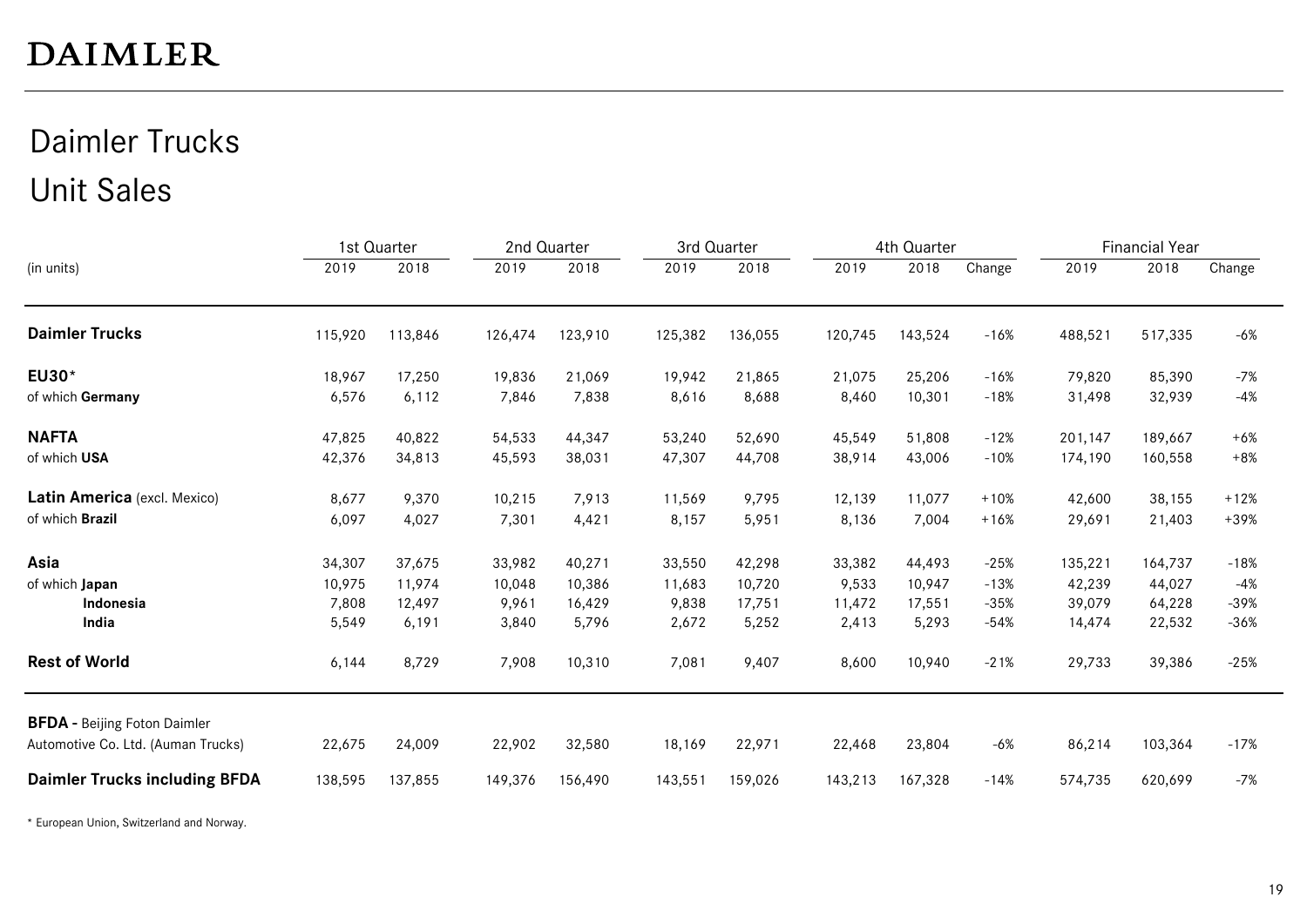## Daimler Trucks Retail Sales

|                              |         | 1st Quarter |         | 2nd Quarter |         | 3rd Quarter |         | 4th Quarter |        |         | <b>Financial Year</b> |        |
|------------------------------|---------|-------------|---------|-------------|---------|-------------|---------|-------------|--------|---------|-----------------------|--------|
| (in units)                   | 2019    | 2018        | 2019    | 2018        | 2019    | 2018        | 2019    | 2018        | Change | 2019    | 2018                  | Change |
| <b>Daimler Trucks</b>        | 115,024 | 112,222     | 121,748 | 123,260     | 123,334 | 124,927     | 127,408 | 147,616     | $-14%$ | 487,514 | 508,025               | $-4%$  |
| EU30*                        | 18,679  | 18,624      | 22,066  | 20,815      | 18,571  | 20,595      | 21,407  | 25,104      | $-15%$ | 80,723  | 85,138                | -5%    |
| of which Germany             | 6,576   | 6,112       | 7,846   | 7,838       | 8,616   | 8,688       | 8,460   | 10,301      | $-18%$ | 31,498  | 32,939                | $-4%$  |
| <b>NAFTA</b>                 | 47,411  | 39,387      | 50,312  | 44,332      | 51,443  | 49,303      | 47,124  | 53,093      | $-11%$ | 196,290 | 186,115               | $+5%$  |
| of which USA                 | 41,976  | 34,547      | 41,498  | 37,321      | 46,352  | 41,829      | 40,107  | 44,105      | -9%    | 169,933 | 157,802               | $+8%$  |
| Latin America (excl. Mexico) | 8,171   | 8,749       | 9,913   | 8,236       | 11,266  | 10,038      | 11,381  | 10,682      | $+7%$  | 40,731  | 37,705                | $+8%$  |
| of which Brazil              | 5,597   | 3,542       | 7,057   | 4,567       | 8,068   | 6,020       | 7,326   | 6,634       | $+10%$ | 28,048  | 20,763                | $+35%$ |
| Asia                         | 34,873  | 38,056      | 32,115  | 39,732      | 35,065  | 36,295      | 36,683  | 46,034      | $-20%$ | 138,736 | 160,117               | $-13%$ |
| of which Japan               | 11,046  | 11,962      | 9,961   | 10,265      | 12,109  | 10,511      | 9,127   | 10,827      | $-16%$ | 42,243  | 43,565                | $-3%$  |
| Indonesia                    | 9,766   | 12,317      | 8,950   | 14,797      | 10,943  | 11,941      | 12,800  | 17,045      | $-25%$ | 42,459  | 56,100                | $-24%$ |
| India                        | 4,469   | 5,759       | 4,053   | 5,534       | 3,548   | 4,946       | 3,126   | 5,270       | $-41%$ | 15,196  | 21,509                | $-29%$ |
| <b>Rest of World</b>         | 5,890   | 7,406       | 7,342   | 10,145      | 6,989   | 8,696       | 10,813  | 12,703      | $-15%$ | 31,034  | 38,950                | $-20%$ |

\* European Union, Switzerland and Norway.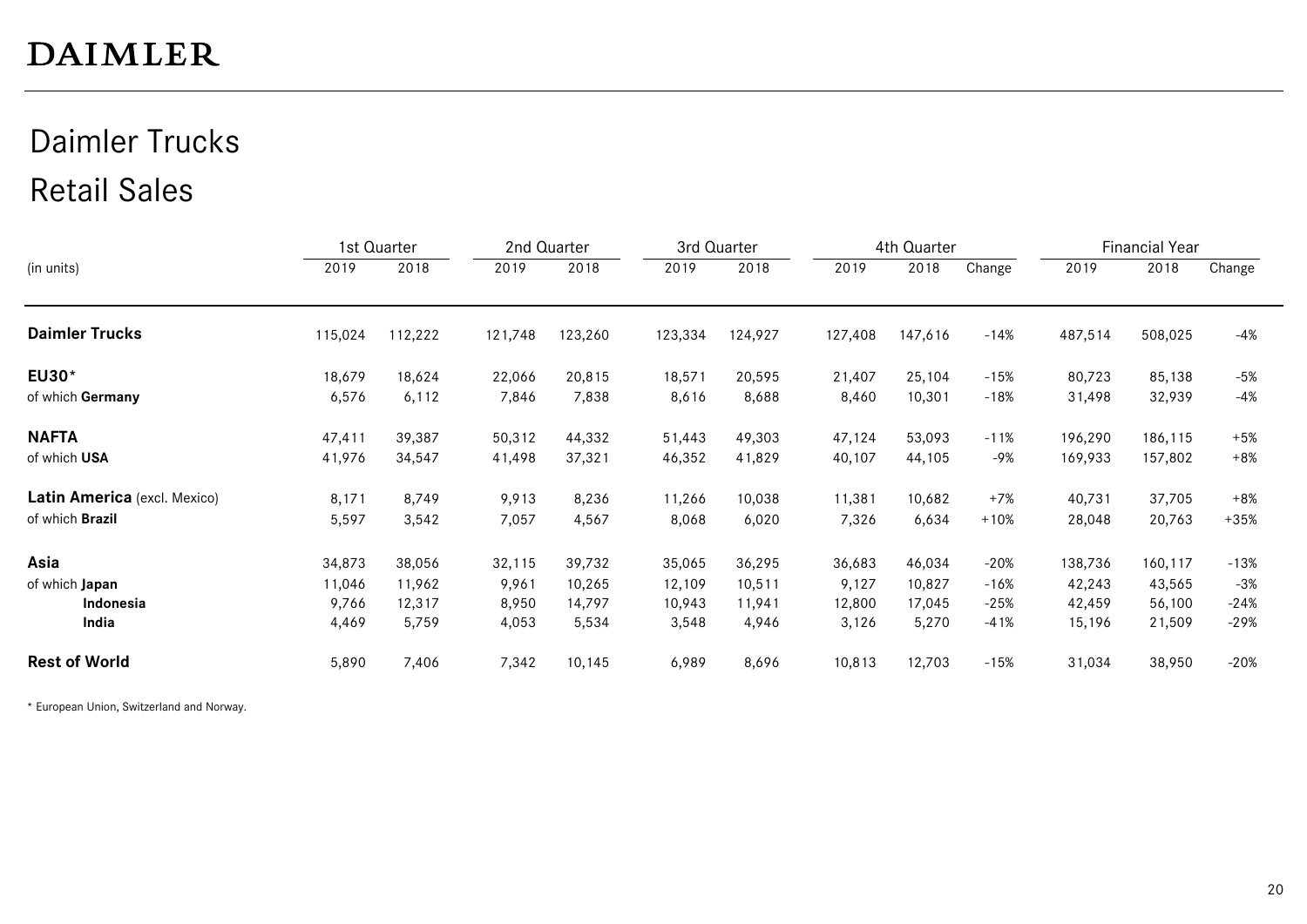## Daimler Trucks Incoming Orders\*

|                              |         | 1st Quarter |        | 2nd Quarter |        | 3rd Quarter |         | 4th Quarter |        |         | Financial Year |        |
|------------------------------|---------|-------------|--------|-------------|--------|-------------|---------|-------------|--------|---------|----------------|--------|
| (in units)                   | 2019    | 2018        | 2019   | 2018        | 2019   | 2018        | 2019    | 2018        | Change | 2019    | 2018           | Change |
| <b>Daimler Trucks</b>        | 101,376 | 183,761     | 96,190 | 143,963     | 91,974 | 129,330     | 109,145 | 132,346     | $-18%$ | 398,685 | 589,400        | -32%   |
| EU30**                       | 20,474  | 23,733      | 18,493 | 21,391      | 12,103 | 17,665      | 18,544  | 29,039      | $-36%$ | 69,614  | 91,828         | -24%   |
| of which Germany             | 8,763   | 10,009      | 6,865  | 8,520       | 5,179  | 7,457       | 7,116   | 10,466      | -32%   | 27,923  | 36,452         | $-23%$ |
| <b>NAFTA</b>                 | 27,009  | 88,646      | 28,045 | 62,719      | 26,038 | 50,549      | 40,616  | 54,276      | $-25%$ | 121,708 | 256,190        | -52%   |
| of which USA                 | 24,246  | 72,236      | 23,589 | 52,388      | 22,597 | 49,511      | 37,089  | 46,106      | $-20%$ | 107,521 | 220,241        | $-51%$ |
| Latin America (excl. Mexico) | 8,628   | 7,990       | 10,128 | 7,985       | 11,961 | 9,247       | 10,842  | 9,702       | $+12%$ | 41,559  | 34,924         | $+19%$ |
| of which Brazil              | 6,097   | 4,027       | 7,301  | 4,421       | 8,157  | 5,951       | 8,136   | 7,004       | $+16%$ | 29,691  | 21,403         | $+39%$ |
| Asia                         | 38,561  | 50,524      | 32,825 | 40,825      | 35,426 | 39,678      | 32,632  | 32,471      | $+0\%$ | 139,444 | 163,498        | -15%   |
| of which Japan               | 12,189  | 12,379      | 11,162 | 12,307      | 10,422 | 10,725      | 10,770  | 10,841      | $-1%$  | 44,543  | 46,252         | -4%    |
| Indonesia                    | 13,070  | 18,544      | 8,211  | 16,132      | 10,753 | 11,994      | 12,045  | 7,244       | $+66%$ | 44,079  | 53,914         | $-18%$ |
| India                        | 5,825   | 9,623       | 3,073  | 2,528       | 4,201  | 5,425       | 1,516   | 5,000       | -70%   | 14,615  | 22,576         | -35%   |
| <b>Rest of World</b>         | 6,704   | 12,868      | 6,699  | 11,043      | 6,446  | 12,191      | 6, 511  | 6,858       | $-5%$  | 26,360  | 42,960         | -39%   |

\* Net order intake, adjusted for cancellations.

\*\* European Union, Switzerland and Norway.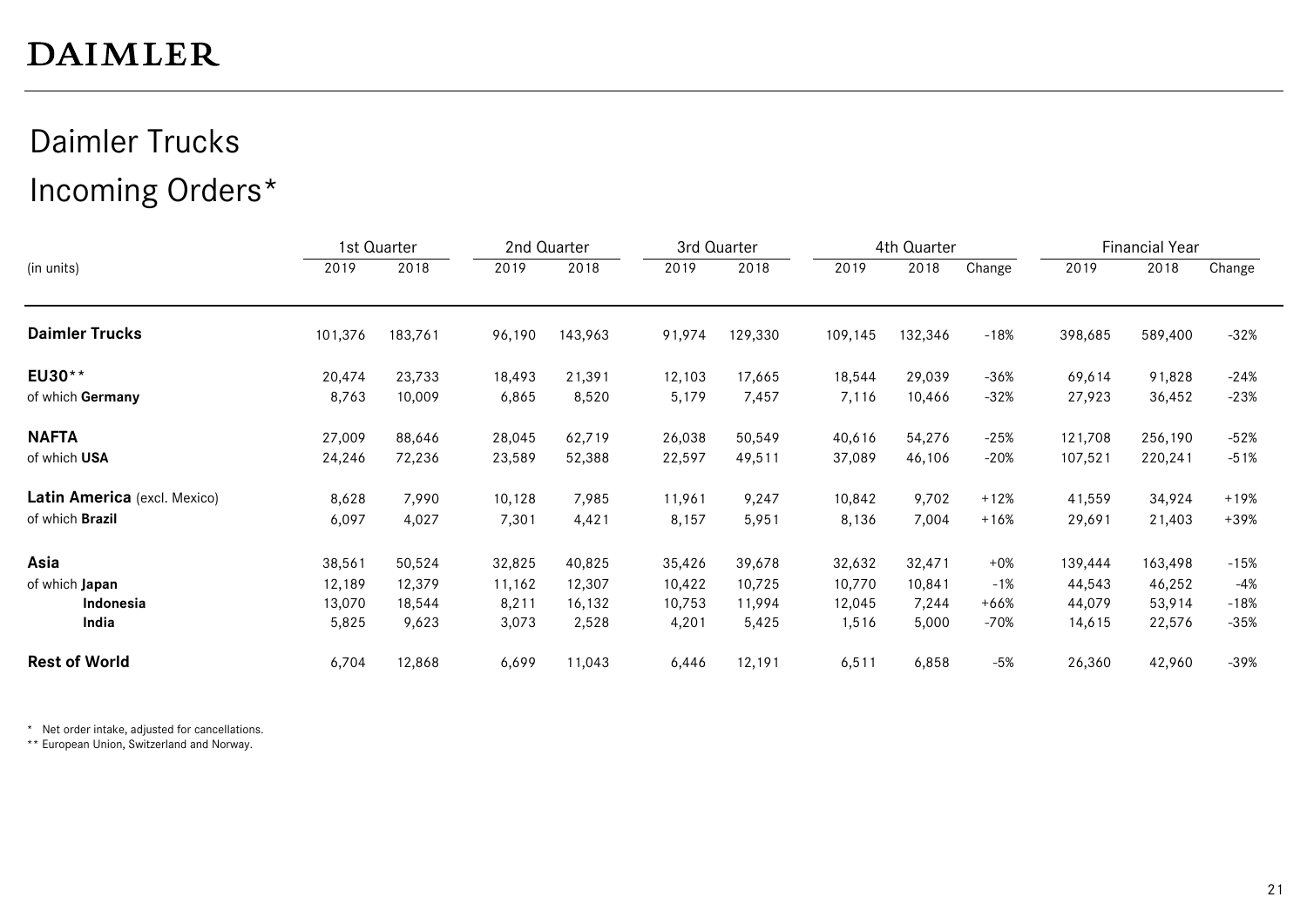### Daimler Trucks Market Shares\*

|                               | 1st Quarter |      | 2nd Quarter |      | 3rd Quarter |      |      | 4th Quarter |                     |      | <b>Financial Year</b> |                     |
|-------------------------------|-------------|------|-------------|------|-------------|------|------|-------------|---------------------|------|-----------------------|---------------------|
| (in %)                        | 2019        | 2018 | 2019        | 2018 | 2019        | 2018 | 2019 | 2018        | Change<br>in % pts. | 2019 | 2018                  | Change<br>in % pts. |
| Trucks Europe / Latin America |             |      |             |      |             |      |      |             |                     |      |                       |                     |
| (Mercedes-Benz)               |             |      |             |      |             |      |      |             |                     |      |                       |                     |
| EU30** HDT/MDT                | 19.6        | 18.3 | 19.2        | 19.8 | 20.1        | 21.4 | 20.8 | 21.6        | $-0.8$              | 20.0 | 20.6                  | $-0.6$              |
| Germany HDT/MDT               | 34.5        | 33.2 | 32.3        | 34.5 | 35.0        | 37.1 | 39.0 | 39.2        | $-0.2$              | 35.2 | 36.5                  | $-1.3$              |
| Brazil HDT/MDT                | 30.5        | 29.4 | 30.2        | 27.2 | 29.2        | 26.1 | 28.1 | 29.1        | $-1.0$              | 29.2 | 27.9                  | $+1.3$              |
| <b>Trucks North America</b>   |             |      |             |      |             |      |      |             |                     |      |                       |                     |
| (Freightliner/Western Star)   |             |      |             |      |             |      |      |             |                     |      |                       |                     |
| <b>NAFTA</b> Class 8          | 44.6        | 40.1 | 37.3        | 37.7 | 36.5        | 39.6 | 39.4 | 38.4        | $+1.0$              | 38.8 | 38.8                  | 0.0                 |
| NAFTA Class 6-7               | 39.7        | 44.0 | 31.1        | 38.9 | 29.6        | 36.6 | 33.7 | 35.1        | $-1.4$              | 32.9 | 37.8                  | $-4.9$              |
| <b>Trucks Asia</b>            |             |      |             |      |             |      |      |             |                     |      |                       |                     |
| (FUSO)                        |             |      |             |      |             |      |      |             |                     |      |                       |                     |
| Japan Trucks Total            | 17.0        | 18.7 | 18.7        | 20.4 | 18.3        | 19.6 | 20.4 | 18.5        | $+1.9$              | 18.8 | 19.3                  | $-0.5$              |
| (BharatBenz)                  |             |      |             |      |             |      |      |             |                     |      |                       |                     |
| India*** >9t                  | 5.7         | 5.9  | 5.4         | 6.1  | 6.7         | 6.1  | 5.7  | 5.7         | $0.0\,$             | 5.8  | $6.0\,$               | $-0.2$              |

\* Based on estimates in certain markets.

\*\* European Union including Switzerland and Norway.

\*\*\* Market shares in India adjusted due to methodic change.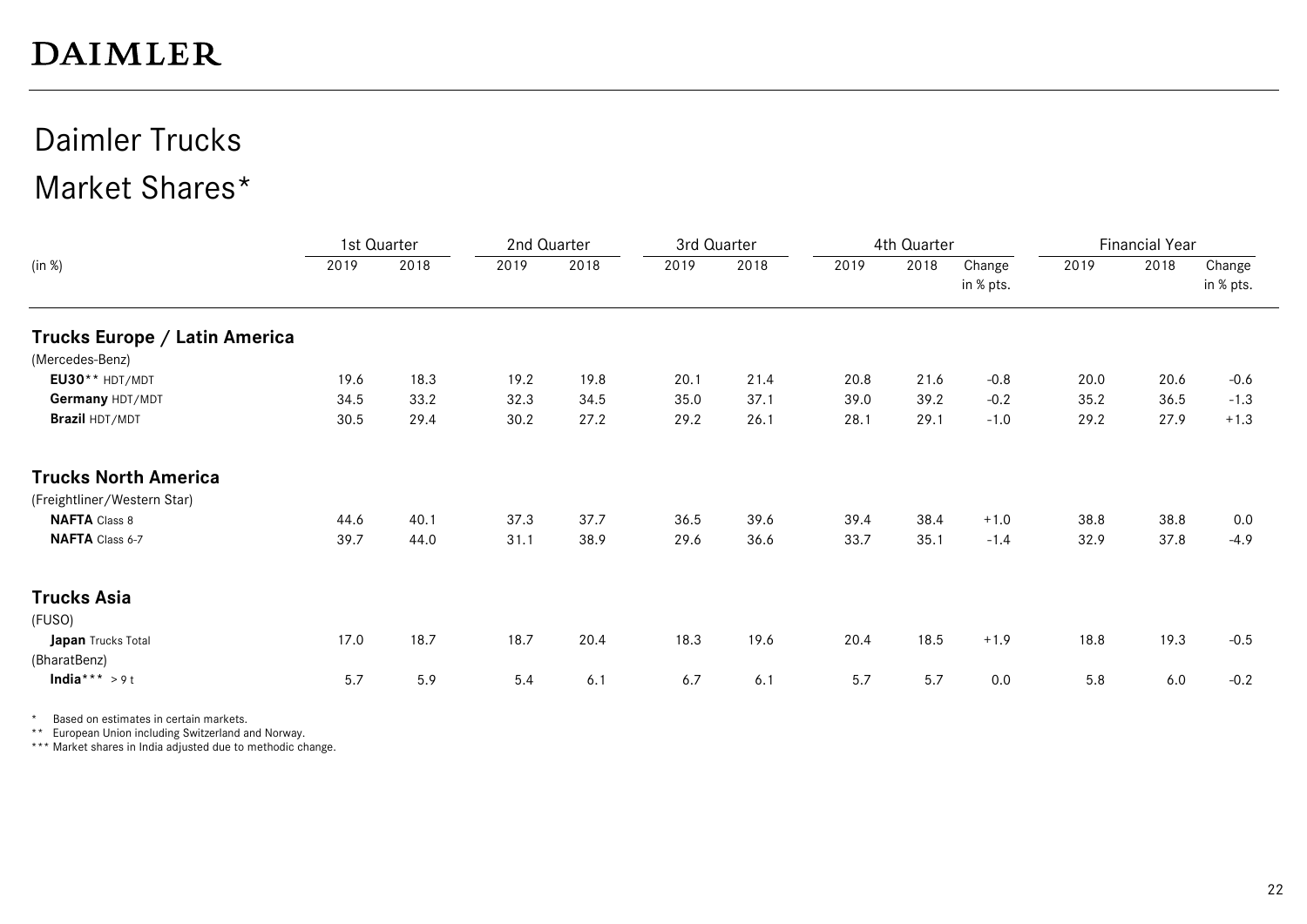## Mercedes-Benz Vans

Overview

|                                                                      |         | 1st Quarter |          | 2nd Quarter | 3rd Quarter |         |          | 4th Quarter |                      |          | <b>Financial Year</b> |           |
|----------------------------------------------------------------------|---------|-------------|----------|-------------|-------------|---------|----------|-------------|----------------------|----------|-----------------------|-----------|
|                                                                      | 2019    | 2018        | 2019     | 2018        | 2019        | 2018    | 2019     | 2018        | Change               | 2019     | 2018                  | Change    |
|                                                                      |         |             |          |             |             |         |          |             |                      |          |                       |           |
| <b>Unit sales (units)</b>                                            | 97,038  | 93,016      | 111,118  | 110,883     | 100,332     | 91,414  | 129,898  | 126,088     | $+3%$                | 438,386  | 421,401               | $+4%$     |
| <b>Retail sales (units)</b>                                          | 75,871  | 74,194      | 93,407   | 84,606      | 86,261      | 72,130  | 102,142  | 103,142     | $-1%$                | 357,681  | 334,072               | $+7%$     |
| <b>Production</b> (units)                                            | 111,598 | 109,996     | 115,789  | 127,444     | 91,669      | 97,347  | 106,831  | 105,527     | $+1%$                | 425,887  | 440,314               | $-3%$     |
| <b>Revenue</b> (millions of EUR)                                     | 3,369   | 3,098       | 3,654    | 3,511       | 3,485       | 3,039   | 4,293    | 3,978       | $+8%$                | 14,801   | 13,626                | +9%       |
| <b>EBIT</b> (millions of EUR)                                        | $-98$   | 172         | $-2,050$ | 152         | 113         | $-93$   | $-1,050$ | 81          |                      | $-3,085$ | 312                   |           |
| <b>Return on sales (%)</b>                                           | $-2.9%$ | 5.6%        | $-56.1%$ | 4.3%        | 3.2%        | $-3.1%$ | $-24.5%$ | 2.0%        | $\ddot{\phantom{0}}$ | $-20.8%$ | 2.3%                  | $\bullet$ |
| V-Class/X-Class retail sales<br>(excluded from MB Vans retail sales) | 18,051  | 16,940      | 19,310   | 21,964      | 19,253      | 15,818  | 22,163   | 22,065      | $+0\%$               | 78,777   | 76,787                | $+3%$     |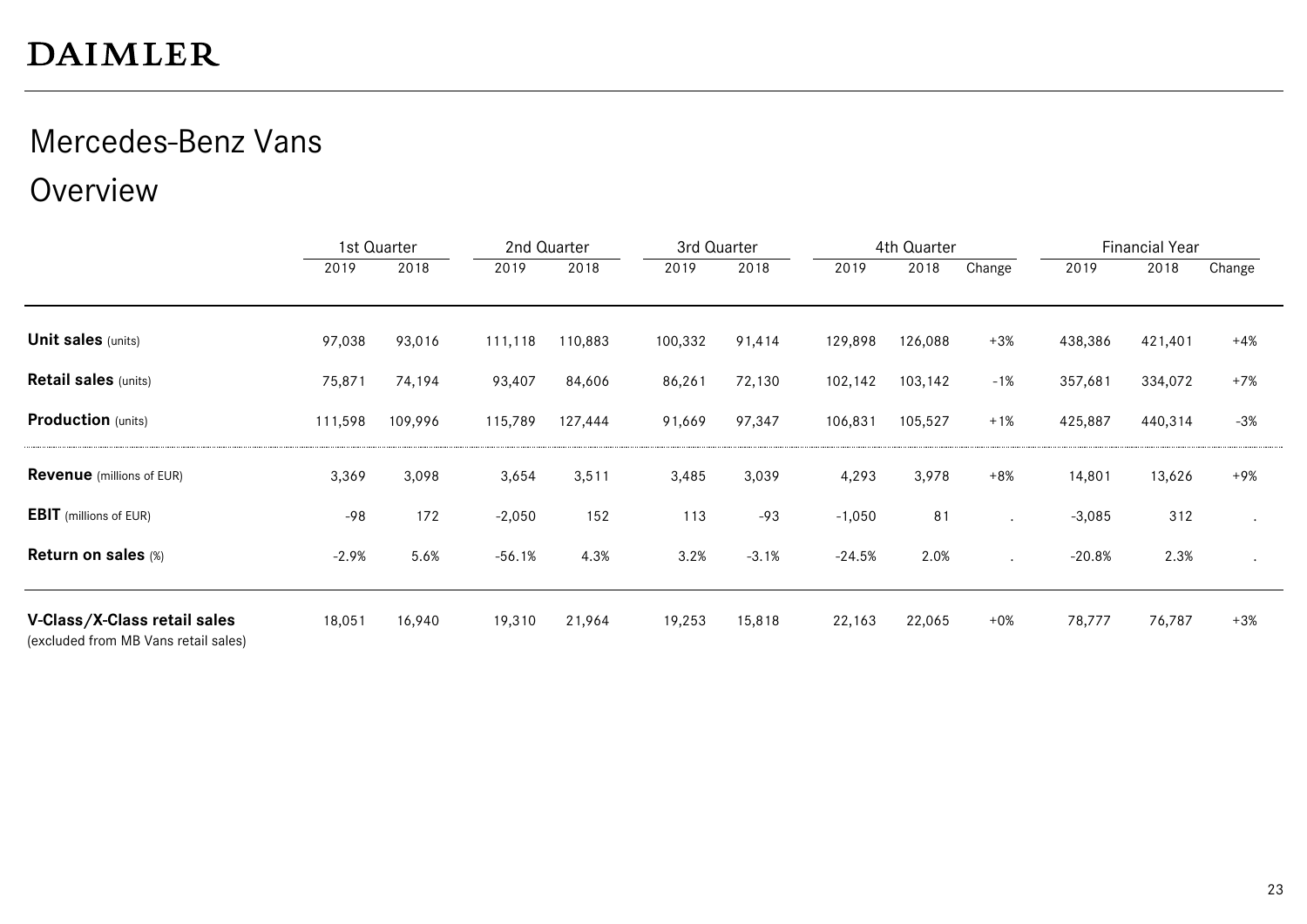### Mercedes-Benz Vans Unit Sales

|                              | 1st Quarter |        |         | 2nd Quarter | 3rd Quarter |        |         | 4th Quarter |        |         | <b>Financial Year</b> |        |
|------------------------------|-------------|--------|---------|-------------|-------------|--------|---------|-------------|--------|---------|-----------------------|--------|
|                              | 2019        | 2018   | 2019    | 2018        | 2019        | 2018   | 2019    | 2018        | Change | 2019    | 2018                  | Change |
| <b>Wholesales</b> (in units) | 97,038      | 93,016 | 111,118 | 110,883     | 100,332     | 91,414 | 129,898 | 126,088     | $+3%$  | 438,386 | 421,401               | $+4%$  |
| EU30*                        | 66,557      | 60,418 | 78,622  | 71,318      | 65,523      | 57,019 | 87,354  | 89,514      | -2%    | 298,056 | 278,269               | +7%    |
| of which Germany             | 22,384      | 22,343 | 32,670  | 28,083      | 28,863      | 22,397 | 37,379  | 34,444      | +9%    | 121,296 | 107,267               | $+13%$ |
| <b>NAFTA</b>                 | 11,671      | 11,272 | 12,338  | 13,180      | 14,057      | 13,048 | 18,404  | 13,351      | $+38%$ | 56,470  | 50,851                | $+11%$ |
| of which USA                 | 8,846       | 8,750  | 8,668   | 9,872       | 11,602      | 9,634  | 16,538  | 10,485      | $+58%$ | 45,654  | 38,741                | $+18%$ |
| Latin America (excl. Mexico) | 4,174       | 3,821  | 4,902   | 3,990       | 4,444       | 4,652  | 5,118   | 6,272       | $-18%$ | 18,638  | 18,735                | $-1%$  |
| Asia                         | 8,971       | 9,253  | 9,072   | 10,816      | 10,113      | 9,141  | 10,406  | 9,569       | +9%    | 38,562  | 38,779                | $-1%$  |
| of which China               | 6,131       | 6,540  | 7,134   | 7,471       | 8,516       | 7,381  | 7,669   | 7,676       | $-0\%$ | 29,450  | 29,068                | $+1%$  |
| <b>Rest of World</b>         | 5,665       | 8,252  | 6,184   | 11,579      | 6,195       | 7,554  | 8,616   | 7,382       | $+17%$ | 26,660  | 34,767                | $-23%$ |

\* European Union, Switzerland and Norway.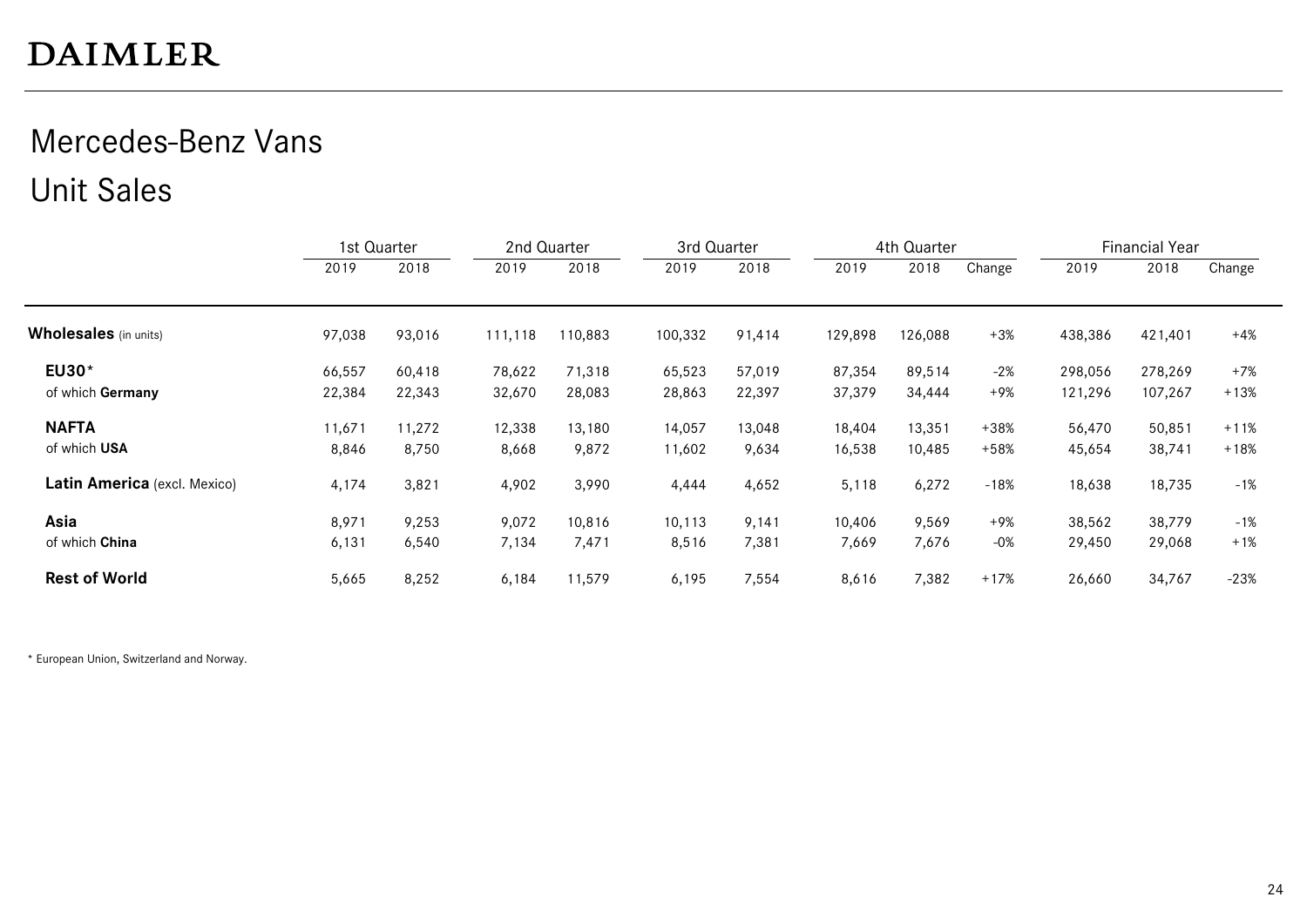### Mercedes-Benz Vans Retail Sales and Market Shares

|                                                         | 1st Quarter |        | 2nd Quarter |        | 3rd Quarter |        |         | 4th Quarter |             |         | <b>Financial Year</b> |             |
|---------------------------------------------------------|-------------|--------|-------------|--------|-------------|--------|---------|-------------|-------------|---------|-----------------------|-------------|
|                                                         | 2019        | 2018   | 2019        | 2018   | 2019        | 2018   | 2019    | 2018        | Change      | 2019    | 2018                  | Change      |
| <b>Retail sales</b> (in units)                          | 75,871      | 74,194 | 93,407      | 84,606 | 86,261      | 72,130 | 102,142 | 103,142     | $-1%$       | 357,681 | 334,072               | +7%         |
| EU30*                                                   | 53,453      | 49,127 | 68,836      | 56,845 | 57,075      | 43,620 | 71,663  | 74,119      | $-3%$       | 251,027 | 223,711               | $+12%$      |
| of which Germany                                        | 17,453      | 17,225 | 26,568      | 21,891 | 21,845      | 17,708 | 29,739  | 27,371      | $+9%$       | 95,605  | 84,195                | $+14%$      |
| <b>NAFTA</b>                                            | 9,665       | 10,391 | 11,661      | 11,707 | 15,431      | 14,307 | 15,203  | 12,374      | $+23%$      | 51,960  | 48,779                | $+7%$       |
| of which USA                                            | 7,476       | 8,186  | 8,549       | 8,724  | 12,821      | 11,113 | 12,789  | 10,154      | $+26%$      | 41,635  | 38,177                | +9%         |
| Latin America (excl. Mexico)                            | 4,254       | 3,744  | 4,431       | 4,217  | 4,774       | 4,332  | 4,783   | 5,125       | $-7%$       | 18,242  | 17,418                | $+5%$       |
| Asia                                                    | 4,214       | 3,888  | 3,992       | 3,921  | 4,671       | 3.709  | 4,452   | 4.705       | $-5%$       | 17,329  | 16,223                | $+7%$       |
| of which China                                          | 2,846       | 2,708  | 3,057       | 2,926  | 3,476       | 2,689  | 3,000   | 3,609       | $-17%$      | 12,379  | 11,932                | $+4%$       |
| <b>Rest of World</b>                                    | 4,285       | 7,044  | 4,487       | 7,916  | 4,310       | 6,162  | 6,041   | 6,819       | $-11%$      | 19,123  | 27,941                | $-32%$      |
| V-Class/X-Class<br>(excluded from MB Vans retail sales) | 18,051      | 16,940 | 19,310      | 21,964 | 19,253      | 15,818 | 22,163  | 22,065      | $+0\%$      | 78,777  | 76,787                | $+3%$       |
| Market shares** (in percent)                            |             |        |             |        |             |        |         |             |             |         |                       |             |
| $EU30*$ small                                           | 2.6         | 2.9    | 2.7         | 3.3    | 2.2         | 3.1    | 2.1     | 3.1         | $-1.0$ pts. | 2.4     | 3.1                   | $-0.7$ pts. |
| EU30* midsize/large                                     | 15.1        | 15.3   | 15.9        | 14.2   | 17.2        | 12.7   | 18.9    | 18.8        | $+0.1$ pts. | 16.7    | 15.2                  | $+1.5$ pts. |
| Germany midsize/large                                   | 23.3        | 25.6   | 24.5        | 22.6   | 27.5        | 22.5   | 33.3    | 30.5        | $+2.8$ pts. | 27.0    | 25.2                  | $+1.8$ pts. |
| <b>USA</b> large                                        | 6.4         | 7.7    | 6.6         | 7.2    | 12.1        | 9.9    | 10.1    | 8.7         | $+1.4$ pts. | 8.8     | 8.4                   | $+0.4$ pts. |

\* European Union, Switzerland and Norway.

\*\* Based on estimates in certain markets.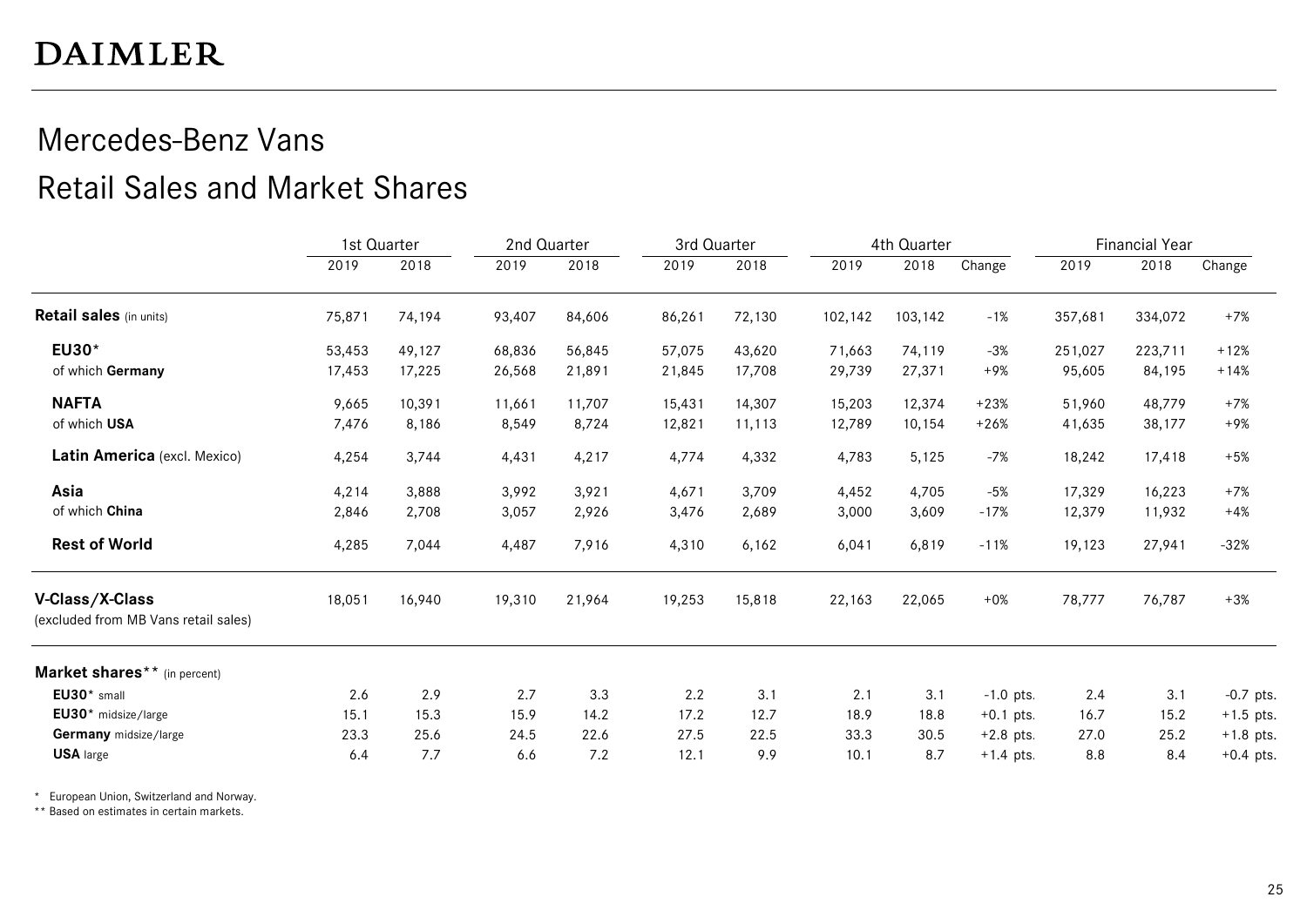### Daimler Buses

### **Overview**

|                                  |         | 1st Quarter |       | 2nd Quarter |       | 3rd Quarter |       | 4th Quarter |        |        | <b>Financial Year</b> |        |  |
|----------------------------------|---------|-------------|-------|-------------|-------|-------------|-------|-------------|--------|--------|-----------------------|--------|--|
|                                  | 2019    | 2018        | 2019  | 2018        | 2019  | 2018        | 2019  | 2018        | Change | 2019   | 2018                  | Change |  |
|                                  |         |             |       |             |       |             |       |             |        |        |                       |        |  |
| Unit sales* (units)              | 5,526   | 5,744       | 8,435 | 7,522       | 8,957 | 7,741       | 9,694 | 9,881       | $-2%$  | 32,612 | 30,888                | $+6%$  |  |
| <b>Production</b> (units)        | 6,972   | 6,924       | 8,670 | 8,620       | 8,417 | 8,507       | 8,198 | 7,182       | $+14%$ | 32,257 | 31,233                | $+3%$  |  |
| <b>Revenue</b> (millions of EUR) | 785     | 850         | 1,268 | 1,075       | 1,231 | 1,064       | 1,449 | 1,540       | $-6%$  | 4,733  | 4,529                 | $+5%$  |  |
| <b>EBIT</b> (millions of EUR)    | $-21$   | 37          | 106   | 66          | 79    | 30          | 119   | 132         | $-10%$ | 283    | 265                   | $+7%$  |  |
| <b>Return on sales (%)</b>       | $-2.7%$ | 4.4%        | 8.4%  | 6.1%        | 6.4%  | 2.8%        | 8.2%  | 8.6%        |        | 6.0%   | 5.9%                  |        |  |

\* Due to the sales structure, retail sales correspond with wholesales.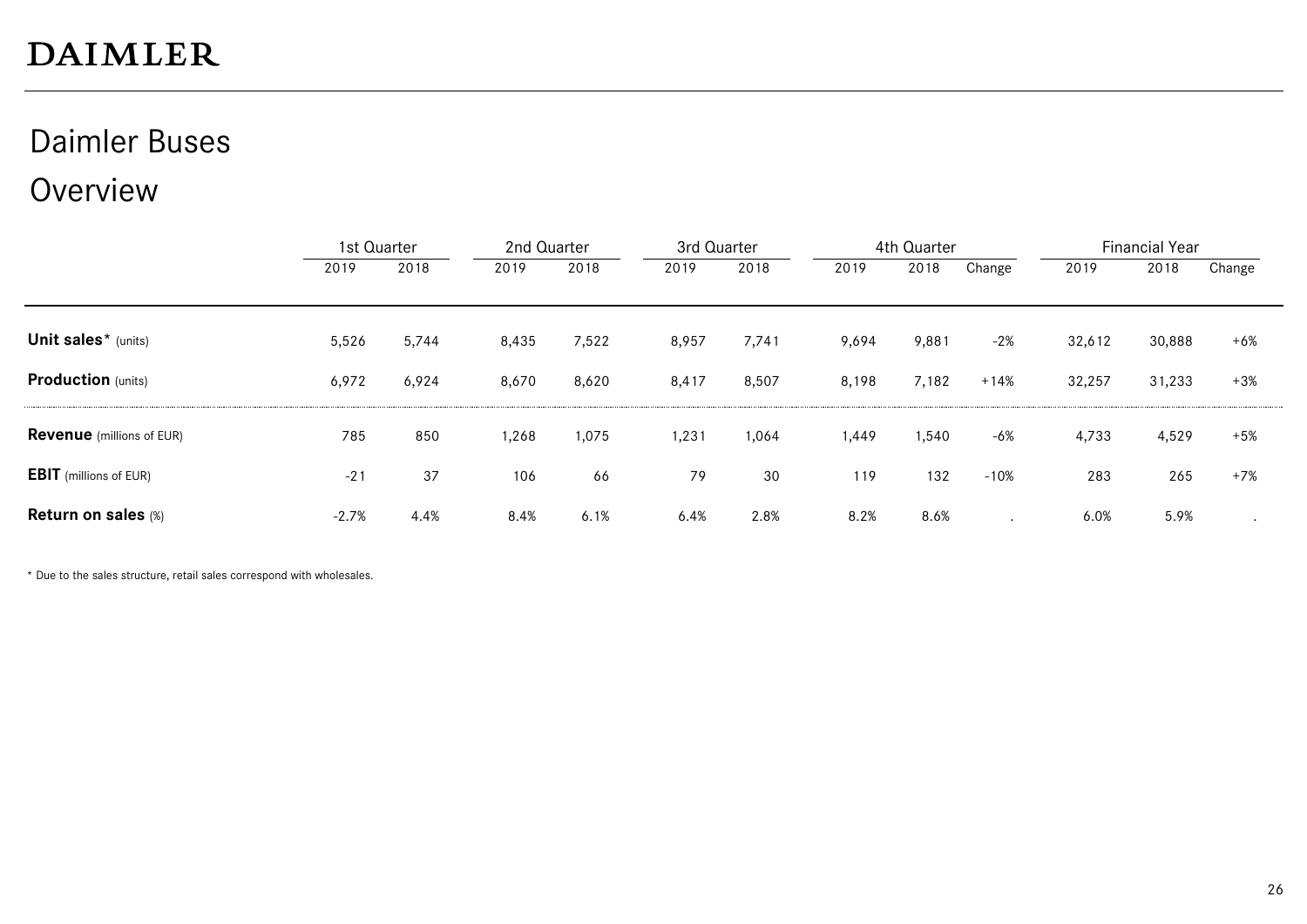### Daimler Buses Unit Sales and Market Shares

|                                    | 1st Quarter |       | 2nd Quarter |       | 3rd Quarter |       | 4th Quarter |       |              | <b>Financial Year</b> |        |             |
|------------------------------------|-------------|-------|-------------|-------|-------------|-------|-------------|-------|--------------|-----------------------|--------|-------------|
|                                    | 2019        | 2018  | 2019        | 2018  | 2019        | 2018  | 2019        | 2018  | Change       | 2019                  | 2018   | Change      |
| Wholesales <sup>*</sup> (in units) | 5,526       | 5,744 | 8,435       | 7,522 | 8,957       | 7,741 | 9,694       | 9,881 | $-2%$        | 32,612                | 30,888 | $+6\%$      |
| EU30**                             | 919         | 1,367 | 2,837       | 2,183 | 2,474       | 2,146 | 3,053       | 3,588 | $-15%$       | 9,283                 | 9,284  | -0%         |
| of which Germany                   | 342         | 422   | 924         | 693   | 769         | 590   | 1,006       | 1,197 | $-16%$       | 3,041                 | 2,902  | $+5%$       |
| <b>NAFTA</b>                       | 382         | 458   | 665         | 839   | 797         | 906   | 800         | 1,070 | $-25%$       | 2,644                 | 3,273  | $-19%$      |
| of which Mexico                    | 382         | 453   | 655         | 839   | 790         | 881   | 800         | 1,063 | $-25%$       | 2,627                 | 3,236  | -19%        |
| Latin America (excl. Mexico)       | 3,163       | 3,109 | 3,712       | 3,377 | 4,629       | 3,449 | 4,142       | 3,746 | $+11%$       | 15,646                | 13,681 | $+14%$      |
| of which Brazil                    | 2,228       | 1,856 | 2,673       | 2,484 | 3,465       | 2,278 | 3,028       | 2,160 | +40%         | 11,394                | 8,778  | $+30%$      |
| Asia                               | 846         | 580   | 716         | 758   | 695         | 761   | 1,143       | 1,073 | $+7%$        | 3,400                 | 3,172  | $+7%$       |
| <b>Rest of World</b>               | 216         | 230   | 505         | 365   | 362         | 479   | 556         | 404   | $+38%$       | 1,639                 | 1,478  | $+11%$      |
| Market shares*** (in percent)      |             |       |             |       |             |       |             |       |              |                       |        |             |
| $EU30**$ heavy                     | 24.3        | 31.0  | 27.6        | 28.7  | 31.0        | 28.9  | 25.7        | 28.4  | $-2.7$ pts.  | 27.5                  | 29.0   | $-1.5$ pts. |
| Germany heavy                      | 44.5        | 44.0  | 53.5        | 49.9  | 59.3        | 53.1  | 45.3        | 48.8  | $-3.5$ pts.  | 50.8                  | 49.3   | $+1.5$ pts. |
| <b>Brazil</b> heavy                | 48.9        | 60.0  | 55.2        | 60.1  | 49.2        | 54.3  | 58.0        | 43.3  | $+14.7$ pts. | 53.8                  | 51.6   | $+2.2$ pts. |

\* Due to the sales structure, retail sales correspond with wholesales.

\*\* European Union, Switzerland and Norway.

\*\*\* Market shares adjusted due to methodic change. Based on estimates in certain markets.